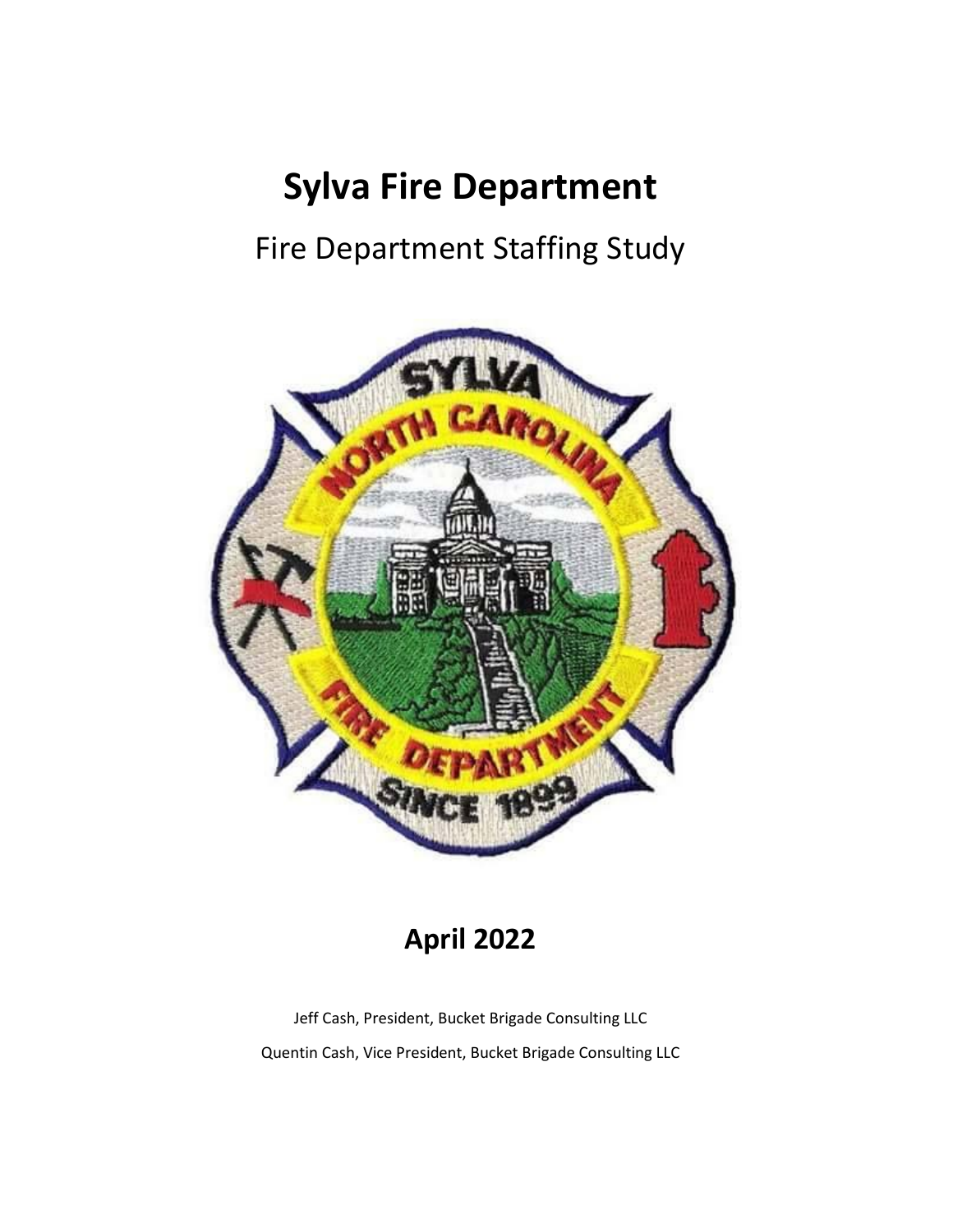**Town of Sylva Fire Department**

24 Municipal Drive, Sylva, NC 28779 Phone: (828) 586-1020

# **Table of Contents**

| $\mathsf{L}$ | <b>Executive Summary</b>                                             | $3 - 10$  |
|--------------|----------------------------------------------------------------------|-----------|
| Ш.           | Introduction and Scope of Work                                       | 11        |
| III.         | <b>Current Staffing Levels</b>                                       | $11 - 13$ |
|              | IV. National Standards and Regulations                               | $13 - 17$ |
| V.           | Fair Labor Standards Act (FLSA)                                      | 17-19     |
| VI.          | <b>Departmental Staffing Comparisons</b>                             | 19-22     |
|              | VII. The Use of the Public Protection Classification (ISO Rating) as |           |
|              | an Evaluation Tool                                                   | $22 - 26$ |
|              | <b>VIII. Call Statistics</b>                                         | $26 - 29$ |
| IX.          | <b>Staffing Study Options</b>                                        | 29-33     |
| Х.           | Recommendations                                                      | 34-36     |
| XI.          | Appendix                                                             | 37        |
|              |                                                                      |           |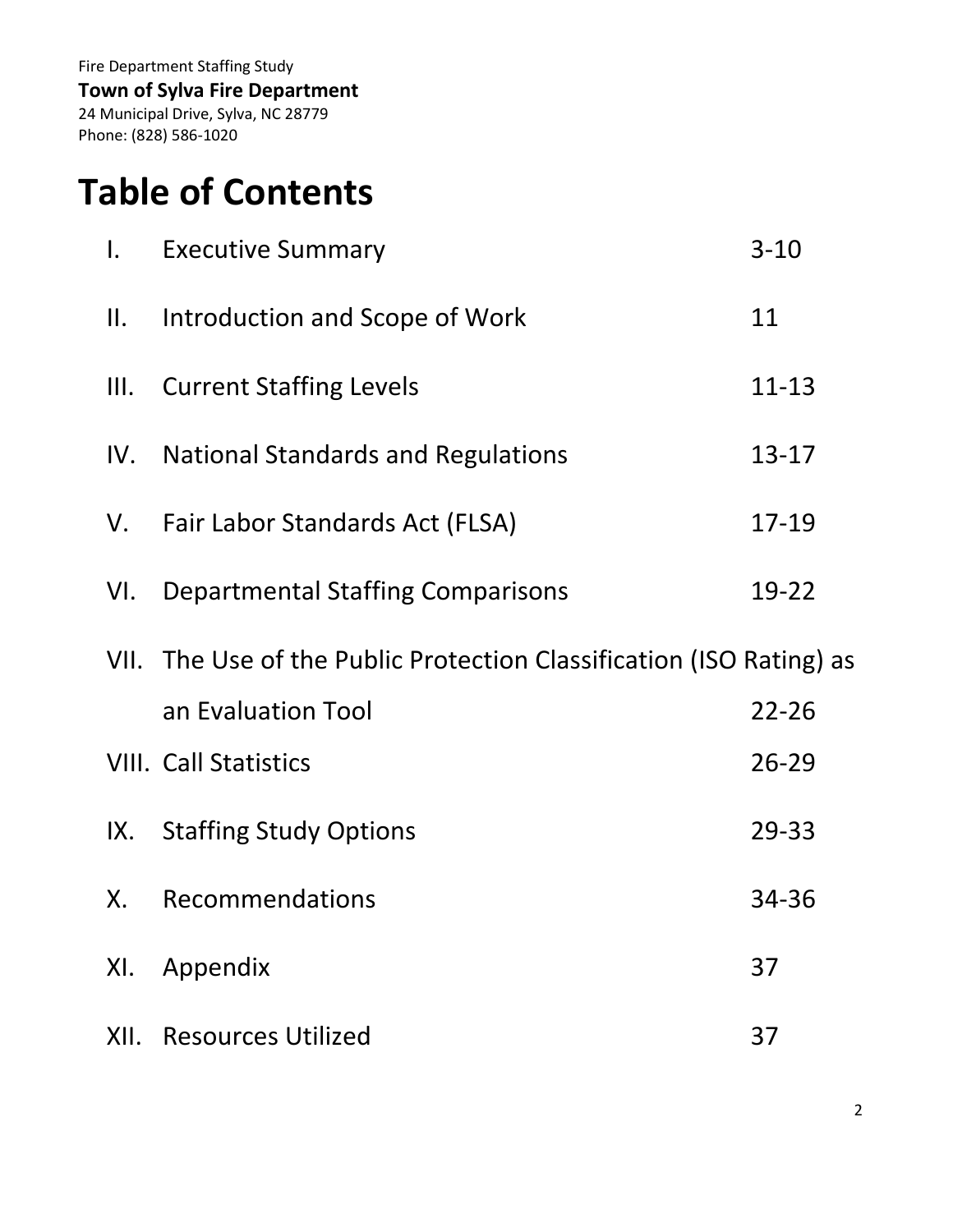Fire Department Staffing Study **Town of Sylva Fire Department** 24 Municipal Drive, Sylva, NC 28779 Phone: (828) 586-1020

# **I. Executive Summary**

The goal of the Fire Service is to protect life and property by delivering the highest possible level of services consistent with needs at the lowest possible cost consistent with overall safety. The goal of this report is to call attention to some of the strategies and options available to the Fire Service and community leaders who are looking to do just that. A natural evolution for a volunteer department is the growth in services and added responsibilities as the demographics of the community change. When the system develops problems, people generally know about them long before they are willing to admit that they need serious attention. For fire department managers and local government leaders, it is critical that they recognize these signs of problems ahead and prepare for change before it is forced on them by external circumstances. It is helpful when they recognize these pointers to change.

First is Community Growth. Emergency services are directly impacted by community growth – more people, more businesses, more emergencies. The larger a community, the higher level of service people expect. In many areas people moving to "suburbs" assume wrongly that emergency services are delivered in the same way they are provided in the more established cities and towns. A history of community growth and projected increases in demand can help managers forecast and plan for changes in the delivery of emergency services. In some cases, population growth projections might even help a department determine to limit its services based on available staffing.

Second is Community Aging. A fire department's ability to recruit new members in part depends on the supply of new, younger people who can be tapped for service. A community's age profile can be an indicator of problems ahead. The age factor in your community is revealed by data showing who are moving in and moving out. If the younger people are moving away, or if schools are showing or expecting declining enrollment, the fire department may have a difficult time maintaining appropriate levels of service in the future.

Third is Missed Calls. When an emergency call goes unanswered – a "scratch" in Western NC or in other communities, a "did not respond" – the fire department has a serious problem, not just because life and property are at stake but also because it is a failure highly visible to the public. Equally serious is a department's over-reliance on mutual aid for coverage and the lack of adequate personnel to handle subsequent calls when primary units are on an assignment.

Fourth is Extended Response Times. When units regularly fail to get out of the fire station in a timely manner because of inadequate staffing resources, the community is endangered and fire department managers have a reliability problem. Response time is a critical factor for any fire department determined to provide appropriate service to the public. It is especially critical for medical calls when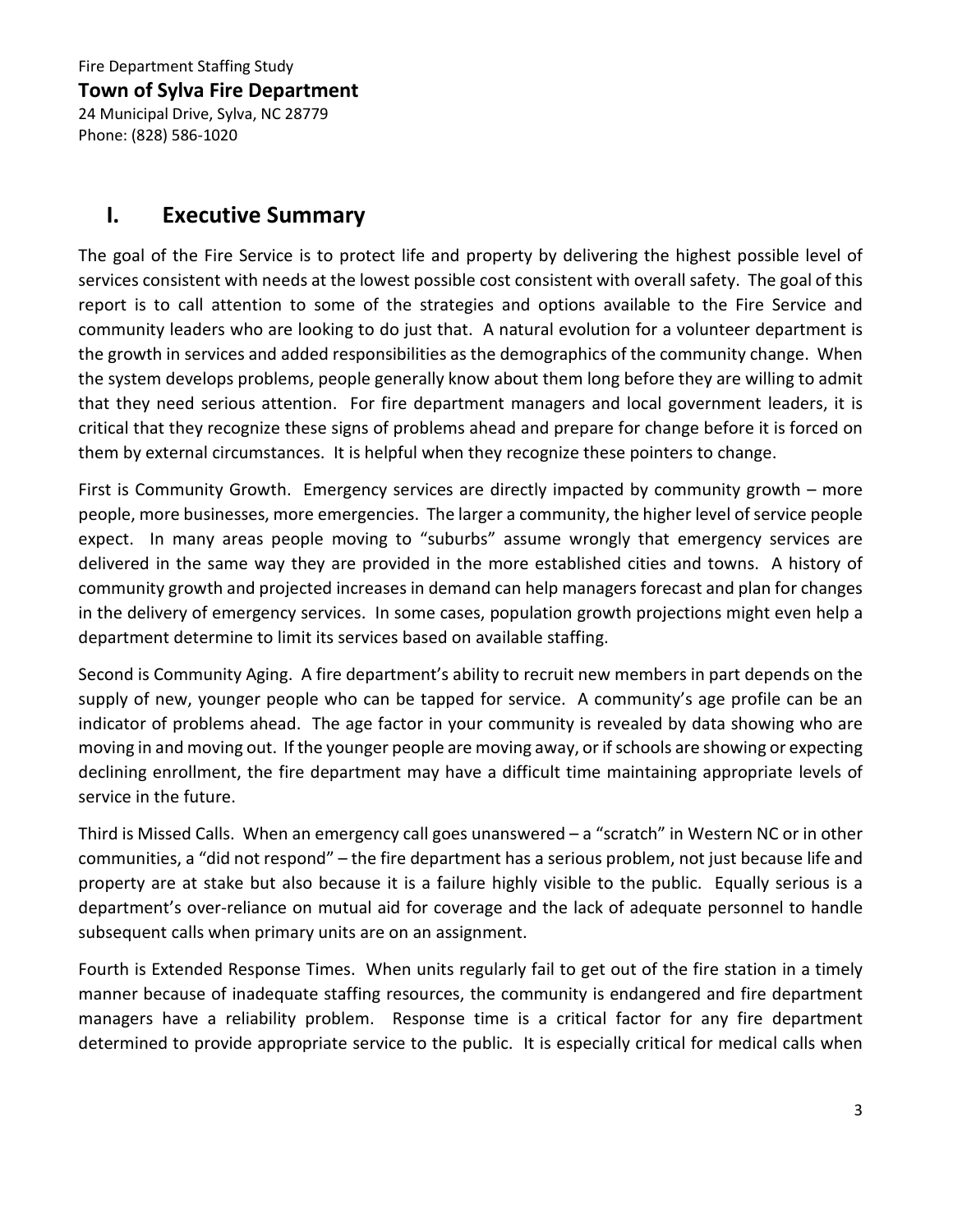#### **Town of Sylva Fire Department**

24 Municipal Drive, Sylva, NC 28779 Phone: (828) 586-1020

the first-due company fails to respond for whatever reason and an EMS unit responds but fails to meet the response-time standard, a common occurrence even when mutual aid is not involved.

Fifth is Reduced Staffing. Units responding with fewer than the required number of people need to perform that unit's functions pose a serious problem for the safety of citizens and the responders. This is another indicator of reduced service capability.

All of the above situations indicate an inconsistency in a department's ability to provide necessary service, though not all are necessarily caused by a shortage of volunteer members. Staffing deficits can be related to other factors, such as changes in local business and industry policies regarding an employee leaving the workplace, the number of volunteers who are employed outside their response areas, a lack of understanding on the part of new corporate managers of the community's needs, a tight labor market driven by rapid community growth, or even members' apathy. Where workforce restrictions are at play in the community, they typically lead to daytime response shortages and a significant challenge for the department.

While employment issues tend to be the major factor in volunteer staffing shortages, other factors also contribute. Decreased interest among members who fail to participate could be the result of unreasonable community expectations, some problem with the fire department's internal requirements, or other organization issues, such as:

- *Responsibilities outpace capabilities.* Mandated and selected responsibilities and response commitments exceed the department's capability to manage outcomes properly. Mandated responsibilities may have their basis in state statutes or local resolutions, proclamations, and ordinances. Selected responsibilities are response categories that result from self-imposed obligations to provide a service.
- *Inability to raise funds*. Growth in the department as it faces new demands outpaces the volunteers' ability to raise capital and operational funds.
- *Waning political support*. A once-supportive political climate begins to falter and less emphasis is placed on the volunteer-staffed fire company. This becomes noticeable when apparatus is not replaced, new purchases are postponed, or local government wants the volunteer company to operate with less expense. The volunteer-staffed fire company needs to be a vital, supportive and healthy part of the local governmental infrastructure.
- *Internal conflict*. A department has internal struggles over its mission in the community and that conflict involves the preservation of the system as a fraternal organization rather than a servicedelivery system.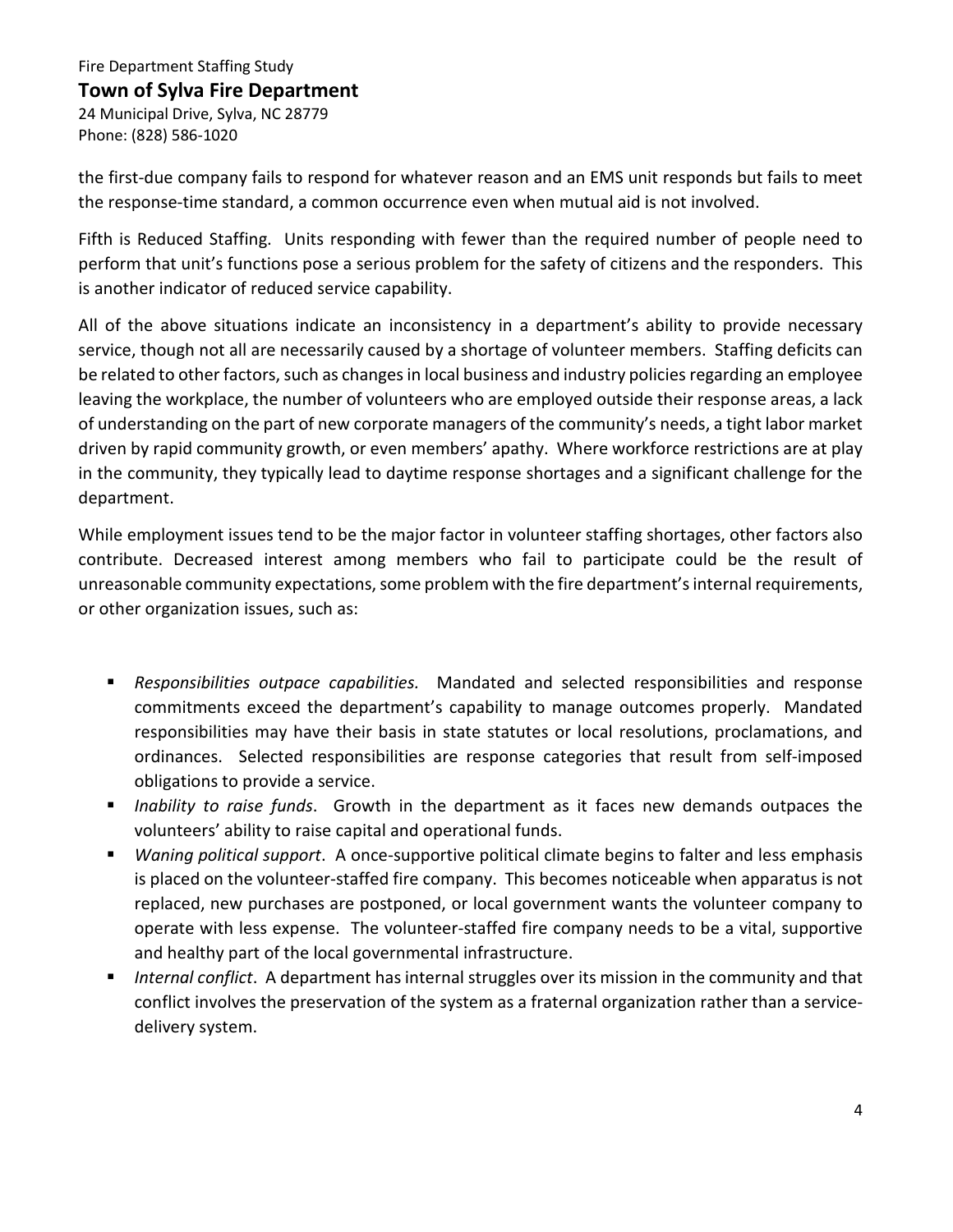# **Town of Sylva Fire Department**

24 Municipal Drive, Sylva, NC 28779 Phone: (828) 586-1020

- *Officers filling lower operational positions.* Staffing shortages that result in the Fire Chief driving the fire truck or fulfilling the responsibilities of other line firefighters is another sign of a serious staffing problem.
- *Mission creep*. When first-responder programs that once managed to provide essential services and also extra staffing for critical events and rescues become subject to all kinds of other assignments or to policies that dictate the fire units respond every time an ambulance is dispatched, chronic staffing shortages can be a problem.
- *Controversy.* When internal controversy becomes the focal point and public image of the department, its effectiveness is impaired. Controversy can be inflamed by a poorly managed emergency, an event that exceeds the capabilities of the volunteers, or public criticism that home response is no longer adequate for the number of emergency calls handled by the department. The problems are exacerbated when the volunteers are unable to reorganize and meet the increased demands, or when the news begins to publicly question the effectiveness of the service. Few volunteers join the department to fail or be exposed to a community philosophy that "they tried hard, but they are just volunteers."
- *Too many jobs, too little time*. Another indicator: The department cannot provide fire prevention, public education or inspection responsibilities because of training and response demands occupy the time volunteers must commit.
- *Kingdoms come first.* Some jurisdictions consider their response areas their "kingdoms." Boundary disputes can occur when department leaders fail to understand that the public does not care what color or name is on the fire truck. The "kingdom" attitude also leads to contentious working environments with neighboring agencies.
- *Lack of budget support.* Failure by elected officials to approve budgets that include capital expenditures for the department is an ominous sign.
- *Missed deadlines.* When critical administrative deadlines, such as daily response reports, training records, and legally required documentation are not completed or budget deadlines are not met, the department's effectiveness is compromised.
- *Catastrophic losses*. Catastrophic events, such as the loss of a firefighter or a civilian fatality, focus great attention on the department, and perhaps its problems and deficits, which can discourage members.
- *Volunteers priced out of the community*. In many communities the price of homes and property taxes makes it difficult for the children of current volunteers or others who have time to volunteer to live in the community, thus reducing the pool of potential members.
- *Demographic changes.* Shifts in the community that drive decisions by current members to purchase homes outside the fire district are a detriment to member retention.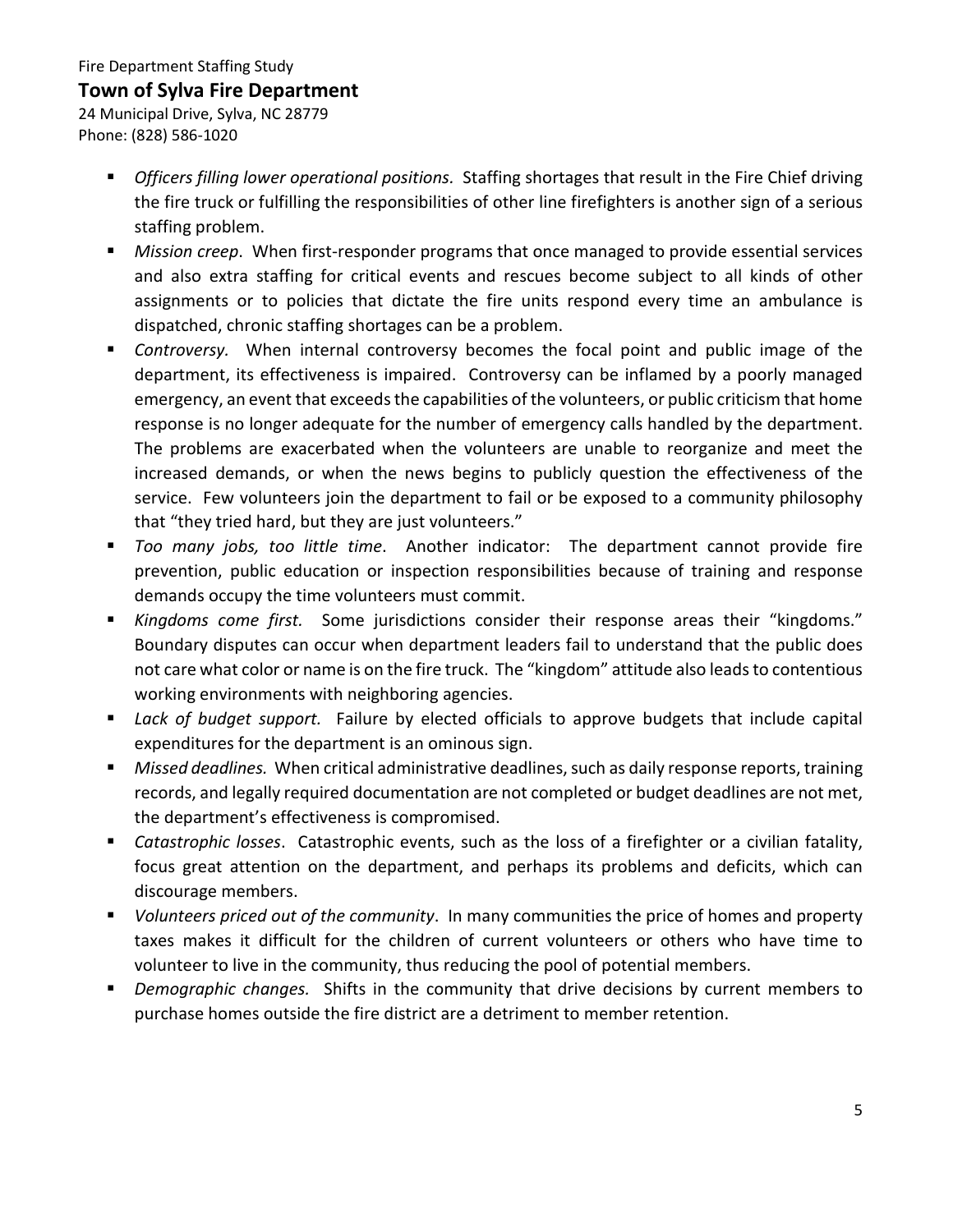### **Town of Sylva Fire Department**

24 Municipal Drive, Sylva, NC 28779 Phone: (828) 586-1020

Once a department recognizes the time for change has come and there is a need, it must examine carefully both the organization and the options available to it. It is essential that all members of the organization identify the department's mission and core values. Whether in the end the change is a revitalized volunteer organization or a move to some type of paid or part-paid organization, a careful articulation of core values is critical to the success of the organization. Those core values must be incorporated and reinforced as employee strategies in new career positions and the core values must be carried throughout the evolution process. If the members expect the organization to be a mirror of what it once was, everyone must believe in and apply its core values. If you expect to maintain big city services with small town pride, the organization must maintain the focus on their core values and reinforce those values at every opportunity.

# **Bucket Brigade Consulting, LLC Action Items that are most important for Transitioning to Combination Status:**

- **Decide if transitioning is right for the citizens served and the members of the fire department.** What will the transition solve? Does transitioning to paid personnel help solve the problems? Is there good leadership in place to make the transition?
- It needs to be clear who is driving the transition, the Chief, the firefighters, the BOD, the elected officials.
- Call on other departments and chiefs that you know have transitioned.
- **Engage with the membership early. Create an oversight committee. Is there volunteer input/buy** in?
- At all levels, the Town Manager and HR Coordinator need to engaged.
- **Establish clear expectations and hiring practices. Decide on options before engaging with your** elected officials.
- Know/understand the FLSA, State and Federal Laws.
- Identify needs, what prompted the need to transition?
- Decide on needs: Do your GAP or SWOT analysis *Do you hire the Chiefs or firefighters – What gaps/times are you trying to fill? Do you have the Budget in place to make the transition?*
- Once paid staff have been hired, cross-train staff. Work towards tactical equality.
- **Establish a uniform rank structure between volunteer and paid staff.**
- Measure results and communicate out to the membership the impact of the transition.
- Stress the important role the volunteers play. Paid staff may only be seen on their shift days, where volunteers may be there more. The volunteer could actually provide a more consistent presence to the department.
- **Make it a priority to maintain the retention and leadership of the volunteer officers.**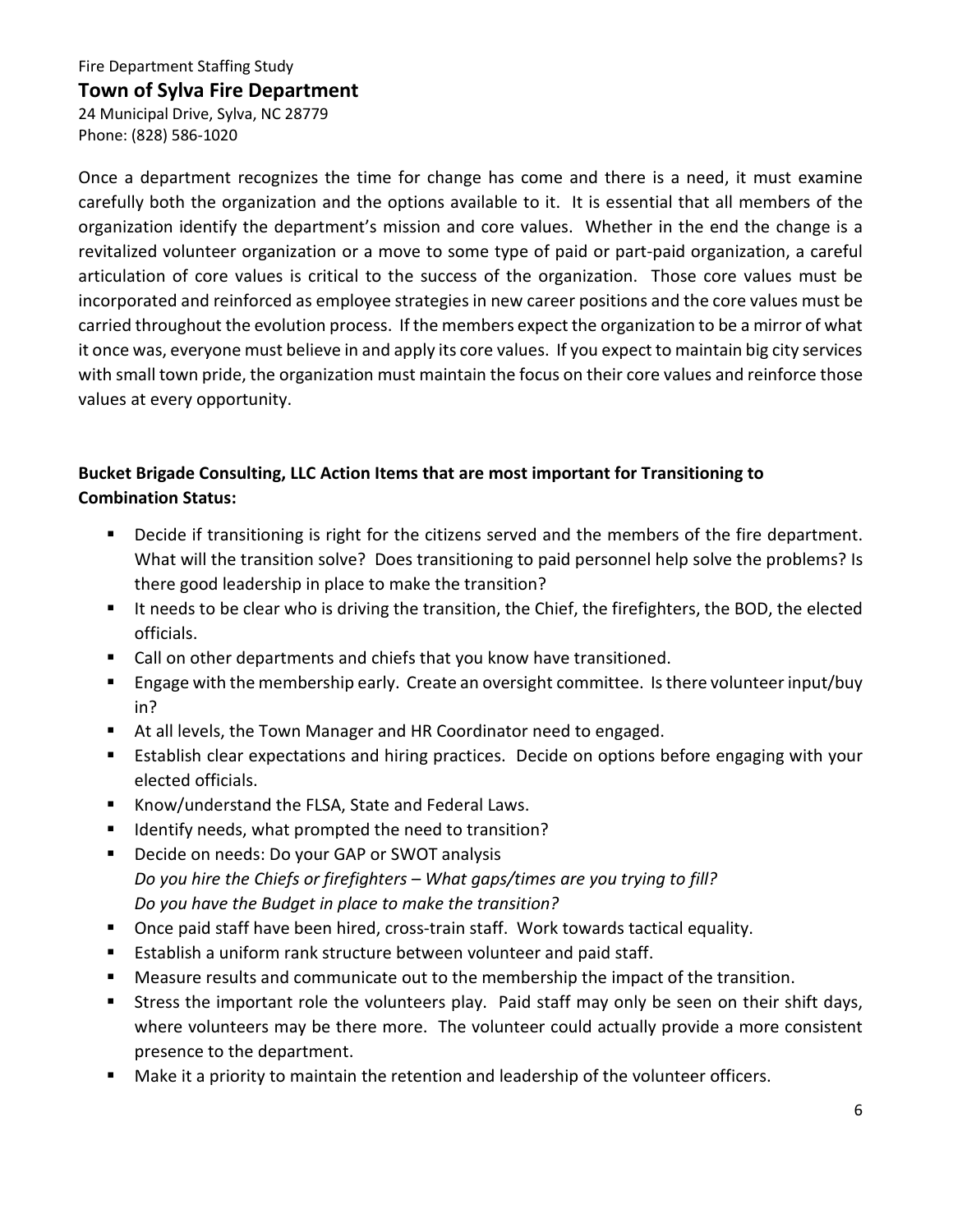# **Town of Sylva Fire Department**

24 Municipal Drive, Sylva, NC 28779 Phone: (828) 586-1020

- Establish a clear chain of command, responsibilities, and expectations.
- **If there were morale issues before, prepare for morale issues after unless underlying causes can** be addressed.

## **Factors and Data for Recommendations:**

- Safety of the first responders (enough personnel to safely engage offensive fire attack)
- **Elected Official Support**
- Citizens Support
- Management Support
- **Financial Support, Revenue and Expenditure Needs**
- Population Increase/Residential, Business, Commercial and Industrial potential growth (tourism)
- Expanding Roles of the Fire Department, i.e. vehicle accidents, vehicle fires, medical calls and mutual aid (multiple calls at the same time)
- Recruitment and Retention of volunteers
- Response and staffing level consistency
- Benchmark data (NFPA Standards/State Standards)
- Higher level of accountability for the fire department
- **Opportunity for department wide basic NC certification training**
- Higher level of productivity for fire department staff, i.e. fire reporting and pre-incident analysis

# **Recommendations:** (Multiple Options can be found on pages 29-33)

After interviews with Town Management/Staff, Fire Department personnel, observing similar departments, studying the station and apparatus of the Fire Department as well as the call statistics, the option Bucket Brigade Consulting, LLC is recommending is Option #2. **Option #2: Staff the Fire Department with eight (8) career personnel on shift, one (1) career day-time floater/administrative firefighter and two (2) Chief Officers operating on a 24 on shift/72 off shift schedule.**

The Town Management/Staff made a major point that they did not want to have to pay out much, if any overtime, and the Department would like to have someone there in the day to handle administrative work that could also float as a firefighter. In the recommended option, the department would also have to monitor the amount of time the employee came back to twelve-hour ensuring overtime was kept in check, but running the 24 on/72 off schedule allows the shift personnel to come back much more often without going over the required FLSA hours. The employees would be working 168 hours per period. They would have forty-four (44) hours to come back for calls or training for the entire twenty-eight (28) day period. The floater firefighter/administrative person would be the one to watch for overtime issues. As a forty (40) hour week employee, if the person worked a shift in the week due to vacation or sick of a shift personnel, the floater firefighter/administrative person would not work sixteen (16) hours that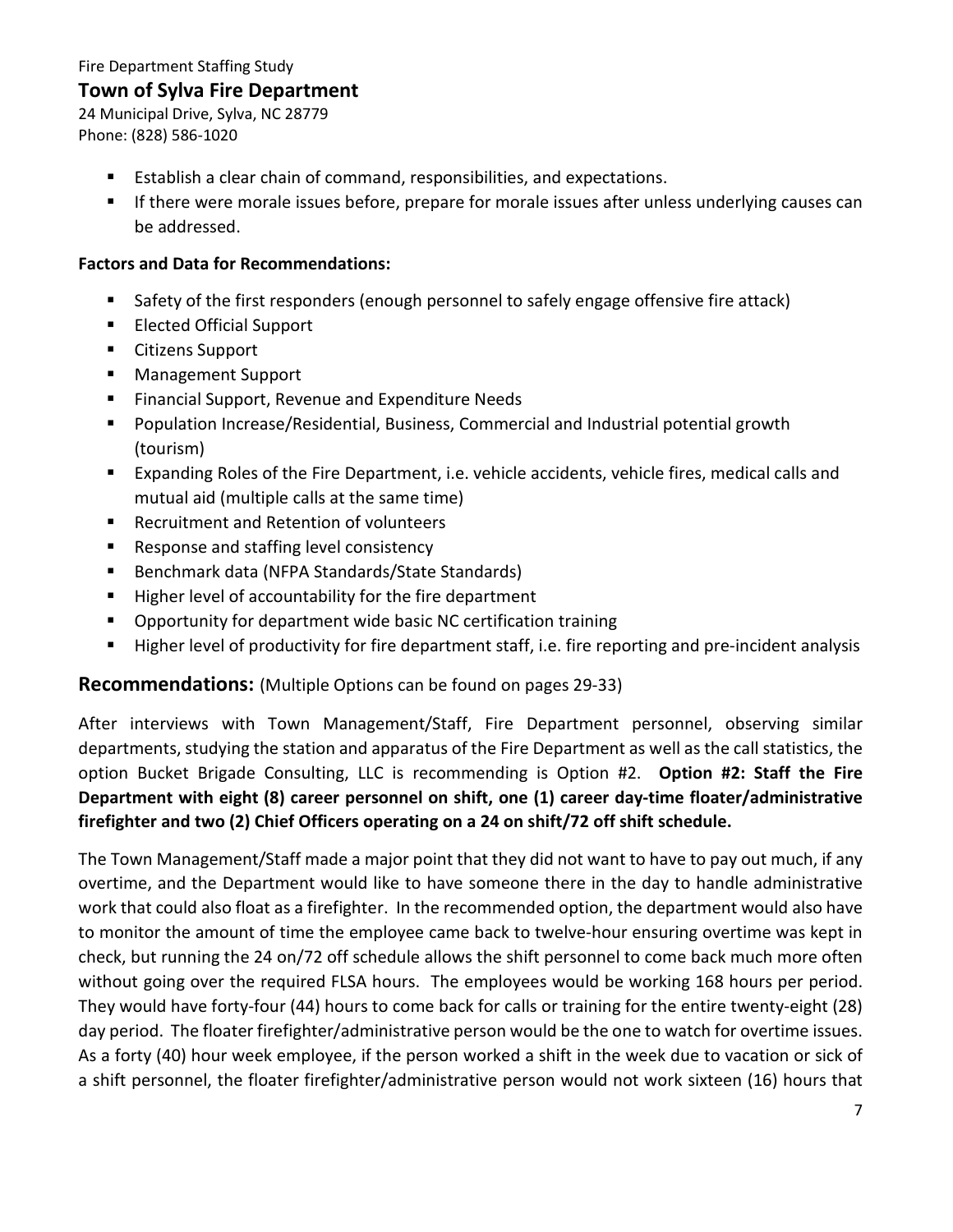#### **Town of Sylva Fire Department**

24 Municipal Drive, Sylva, NC 28779 Phone: (828) 586-1020

week. All of this could be easily managed in house by the Fire Chief, Assistant Chief or floater firefighter/administrative person.

This option encompasses the major wishes of both the Town Management/Staff and Fire Department personnel. It also takes into effect sleeping arrangements at the station and office space. At the current time, the department can convert two (2) rooms to bunk rooms for sleeping. Two (2) rooms would have to be completed in the event a female firefighter was hired. The department would have to make accommodations to ensure separate sleeping spaces. In making two (2) rooms into sleeping rooms, the department loses some office space. The loss of office space would make it hard for two (2) Chief Officers and an Administrative Assistant to have the proper space to perform their job functions. With the Town more than likely planning to budget to twelve (12) personnel, there is just no good location to put an Administrative Assistant; therefore, the floater firefighter hired could take on some of those administrative roles. The Town would also be able to save some on the budgeted personnel cost hiring only eleven (11) personnel, and possibly use some of those savings to investigate adding more office space or even future sleeping spaces to the Sylva Fire Department.

As far as how the department would run operations, the two (2) shift personnel each day would include the Captain and the Firefighter. The Captain would be responsible for the day-to-day operations of the shift including supervision of the Firefighter. The Captain would answer directly to the Assistant Chief. The Assistant Chief would answer to the Fire Chief. The daily floater firefighter would answer to the Fire Chief when dealing with administrative issues and answer to the Captain when functioning in the emergency operations role. The new organizational chart is listed below. One item to note, there would be no volunteer officers of any sort. There needs to be a definitive chain-of-command in the organization, and a career firefighter doesn't need to answer to a volunteer officer when they have a career officer they should be answering to. It also clears up any issues with who the volunteers operate under on emergency responses. They answer directly to the Captain on-duty, and there would be no questions of authority or responsibility. This is not what Chief Mike Beck discussed as his idea during our initial meeting, but it allows for span of control as well as an easier chain-of-command for everyone on the department to understand.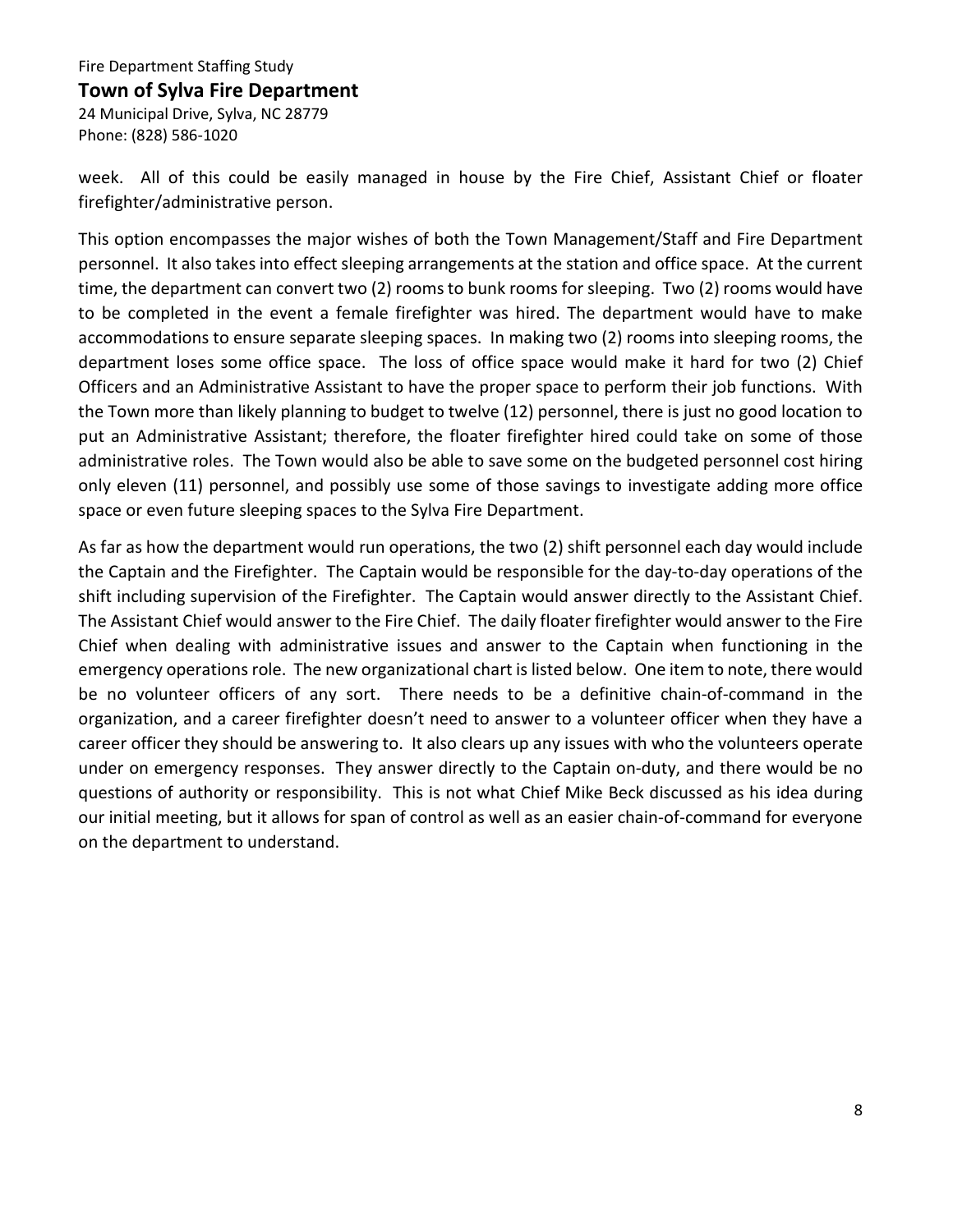24 Municipal Drive, Sylva, NC 28779 Phone: (828) 586-1020



This option also allows the Fire Department to normally meet OSHA "Two In/Two Out" from 8:00 am-5:00 pm every day. With a minimum staffing of two (2) personnel, there will typically be four to five personnel on the scene for the immediate dispatch of a working structure fire during those time periods. That allows the Assistant Chief and the floater firefighter to be the initial two exterior safety on-scene, with the Fire Chief acting as Incident Commander. Using this option also allows the department during 8:00 am-5:00 pm hours to be able to functionally handle three separate calls for service with the two (2) shift personnel the first response, the Assistant Chief and floater firefighter handling the second response, and the Fire Chief to be able to get an apparatus out of the station on a third call for response if necessary.

One other benefit to the 24 on/72 off schedule for the shift employees is that it gives them a good opportunity to make more income at another part-time job. Unfortunately, the starting pay for a firefighter or for any government employee is not as high as the private sector. Working the 24 on/72 off schedule will allow a shift employee to be able to make up some of the difference in income from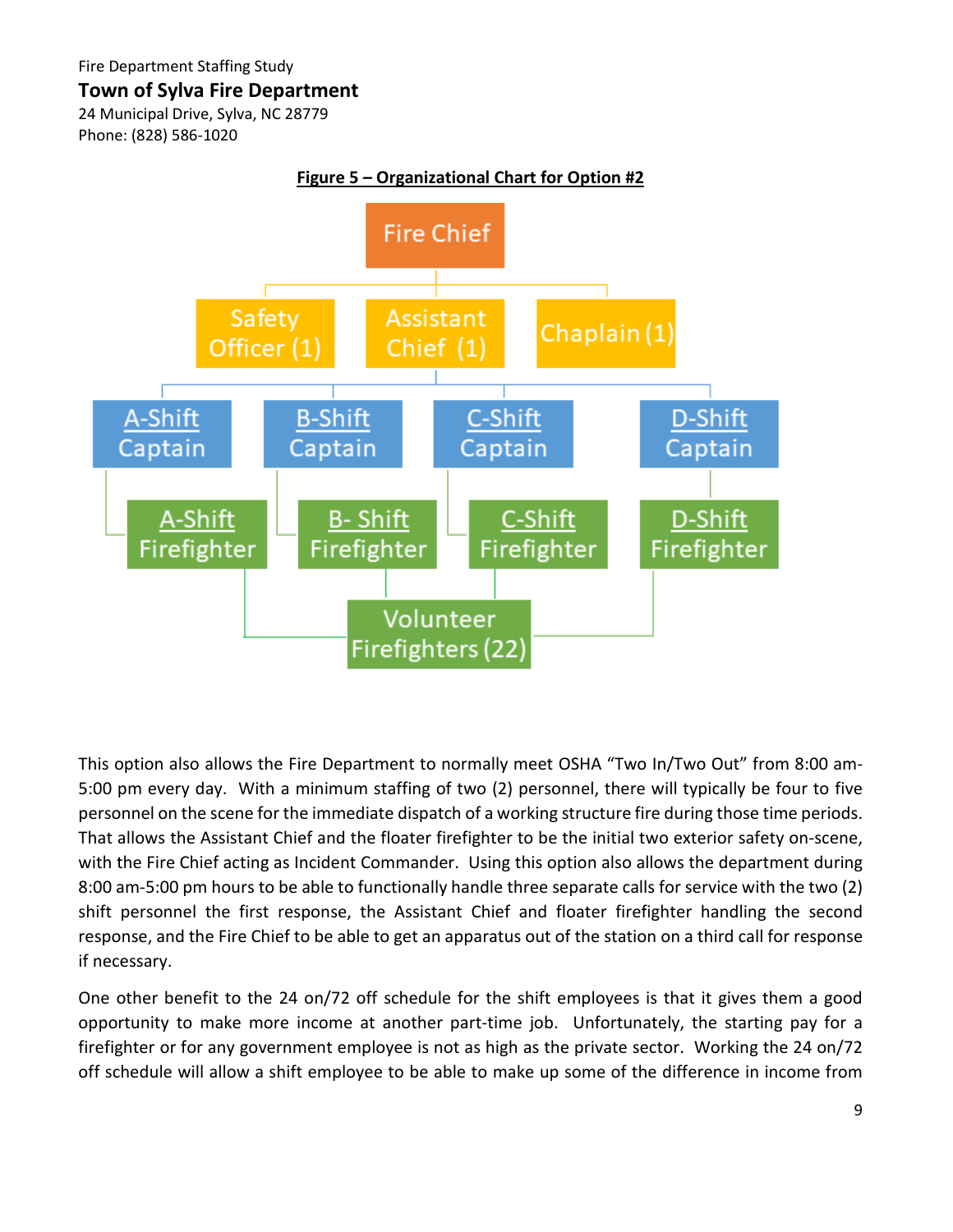## **Town of Sylva Fire Department**

24 Municipal Drive, Sylva, NC 28779 Phone: (828) 586-1020

working a government job. It is also a good recruitment and retention tool that fire departments are finding successful.

A final important item to note with the 24 on/72 off scheduling is the wellness benefit for the firefighters themselves. In organizations, leaders always say the most important part of the organization are the people. Working the 24 on/72 off schedule for firefighters proves to the firefighters they are being taken care of for their mental wellness. Mental wellness has become a huge hot topic in the fire and emergency services over the past five (5) years. Firefighters working twenty-four-hour shifts are having trouble sleeping on-duty because their bodies remain on even while sleeping. They are also having to cope with being away from family, and there are a lot more post-traumatic stress disorders diagnoses happening. The North Carolina State Firefighters' Association has been working on some of these mental wellness issues over the past few years creating the First Responder Assistance Program (FRAP) and getting a BlueCross Blue Shield grant of \$250,000.00 to help pay co-pays and other expenses related to mental wellness issues for firefighters. The extra twenty (24) hours off utilizing the 24 on/72 off schedule is allowing fire and emergency services shift employees more time to decompress and sleep meaning the employees are better focused and engaged and less likely to have injuries or illness. Below are two links that can help dive into the physical health, mental wellness, and sleep habits of firefighters:

International Association of Fire Chiefs - Volunteer and Combination Officer Section report on "*Best Practices in Behavior al Wellness for Emergency Responders"* [VCOS Resource Detail \(iafc.org\)](https://www.iafc.org/about-iafc/sections/vcos/vcos-resource-detail/vcos-yellow-ribbon-report-update) [www.iafc.org/about-iafc/sections/vcos/vcos-resource-detail/vcos-yellow-ribbon-report-update](http://www.iafc.org/about-iafc/sections/vcos/vcos-resource-detail/vcos-yellow-ribbon-report-update)

St. Catherine University - Master of Social Work Clinical Research Papers School of Social Work 5 on "*Sleep Deprivation and the Health of Firefighters"* 

[https://sophia.stkate.edu/cgi/viewcontent.cgi?article=1852&context=msw\\_papers#:~:text=One%20of](https://sophia.stkate.edu/cgi/viewcontent.cgi?article=1852&context=msw_papers#:%7E:text=One%20of%20the%20primary%20workrelated%20health%20issues%20facing,including%3A%20mental%20illness%2C%20metabolic%20disease%2C%20and%20cardiovascular%20disease) [%20the%20primary%20workrelated%20health%20issues%20facing,including%3A%20mental%20illness](https://sophia.stkate.edu/cgi/viewcontent.cgi?article=1852&context=msw_papers#:%7E:text=One%20of%20the%20primary%20workrelated%20health%20issues%20facing,including%3A%20mental%20illness%2C%20metabolic%20disease%2C%20and%20cardiovascular%20disease) [%2C%20metabolic%20disease%2C%20and%20cardiovascular%20disease](https://sophia.stkate.edu/cgi/viewcontent.cgi?article=1852&context=msw_papers#:%7E:text=One%20of%20the%20primary%20workrelated%20health%20issues%20facing,including%3A%20mental%20illness%2C%20metabolic%20disease%2C%20and%20cardiovascular%20disease)

Again, the recommendation above is a report providing an outside perspective of the department's current fire service staffing and future career staffing needs. Nothing in the report is a negative reflection of the Town of Sylva, Sylva Fire Department, Town Manager, Fire Chief, or any staff members. The firefighters and staff are dedicated and hardworking, and they respond quickly to all calls for emergency services.

(See Staffing Study Options on pages 29-33 and Recommendations again on pages 34-37).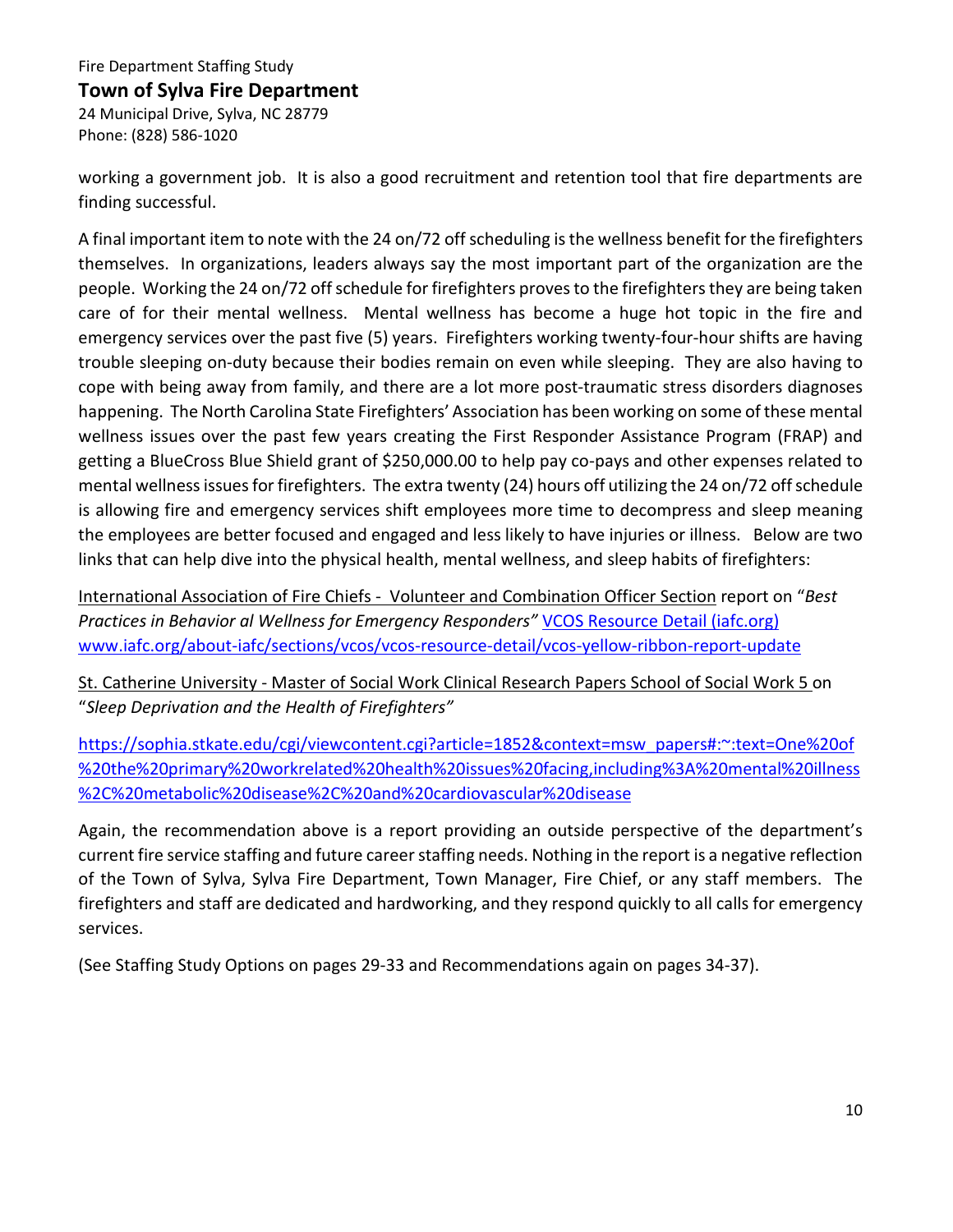24 Municipal Drive, Sylva, NC 28779 Phone: (828) 586-1020

# **II. Introduction and Scope of Work**

The Town of Sylva Town Manager Paige Dowling requested a fire department staffing study on the Sylva Fire Department be completed to make the transition from a volunteer to combination fire department. The study's purpose is to answer the following questions:

- 1. Is the fire department appropriately staffed to provide currently targeted levels of service?
- 2. How does the staffing in the department compare to other similar size organizations?
- 3. Is the current organizational structure designed to provide oversight, operations, planning, command, and control?
- 4. Are there opportunities to make changes to the structure that would result in improved effectiveness or efficiency in the department?
- 5. How does the staffing in the department compare to other similar size organizations?
- 6. How do Fair Labor Standards Act affects Fire Department personnel?
- 7. What is the best staffing model to provide the Sylva Fire Department to provide the citizens with the most efficient and effective fire/rescue response?

Bucket Brigade Consulting, LLC management consultant team conducted the study of documents and statistics submitted by the staff of the Town of Sylva, Sylva Fire Department, and Jackson County Communications Center, field study work involving interviews with key operational staff members and a tour of the department and coverage area. Information and statistics from outside sources were also used in the preparation of this document, including national run statistics, National Fire Protection Agency data, and a pay study performed by the North Carolina Association of Fire Chiefs, among others.

Nothing in the report is a negative reflection of the Town of Sylva, Sylva Fire Department, Town Manager, the Fire Chief, or any staff members. The firefighters and staff are dedicated and hardworking, and they respond quickly to all calls for emergency services. The report provides an outside perspective of the department's current fire service staffing and future needs.

# **III. Current Staffing Levels**

The Town of Sylva Fire Department currently has thirty-five (35) members on its staff. The membership is comprised of thirty-five (35) volunteers with two of those positions being part-time fire service personnel funded by Jackson County. The department is overseen by Town Manager who gives direction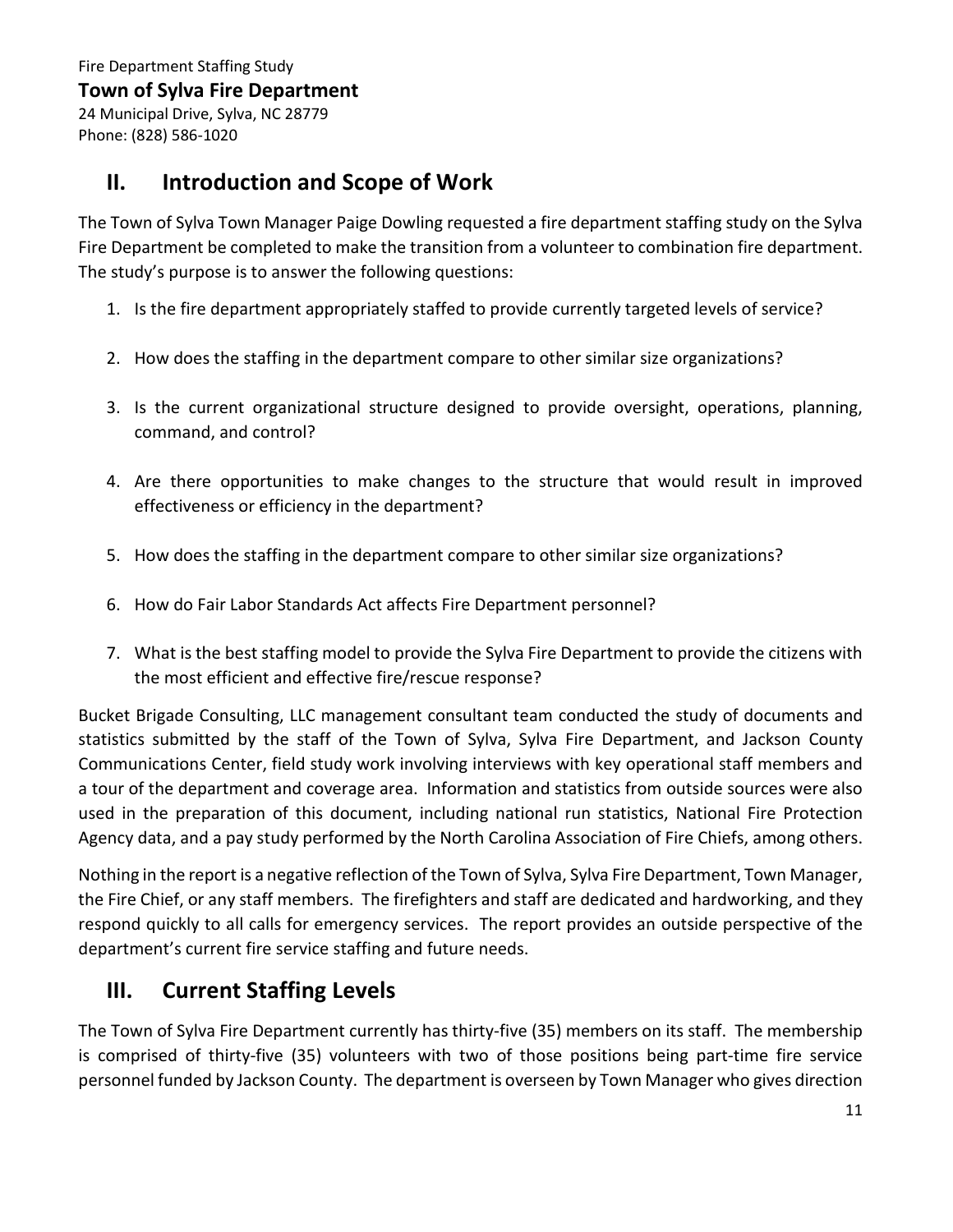24 Municipal Drive, Sylva, NC 28779 Phone: (828) 586-1020

to the Fire Chief of the organization. The Fire Chief manages the day-to-day operations of the department. The Fire Chief also has two (2) Assistant Chiefs, two (2) Captains, two (2) Lieutenants, one (1) Safety Officer and one (1) Chaplain who are all volunteers for the Department. The organizational chart is located **Figure 1 – Sylva Fire Department Organizational Chart**.



The department also runs part-time staffing from Monday through Friday from 8:00 am-5:00 pm (0800- 1700 hours). There are two (2) personnel assigned to the fire station located at 24 Municipal Drive in Sylva during this time. Bucket Brigade Consulting, LLC reached out to the department to find out the hourly pay provided by Jackson County to the two (2) personnel, but never received any information back at the time of writing. Sylva Fire Department nor Jackson County requires the part-time firefighters currently working of the volunteers to hold any state certifications to work or volunteer. They do ask firefighters that drive the apparatus to obtain North Carolina Emergency Vehicle Driver certification, but again it is not a requirement. The volunteers also currently receive a stipend of twelve dollars (\$12.00) per call, up from five dollars (\$5.00) in the past. The Fire Chief has expressed the need for career staffing to both the Town Manager and the Jackson County Commissioner's Board. The Fire Chief advised response has seen a steady decline in the department over the years, and response is typically lower between 7:00 am-5:00 pm and significantly lower from 12:00 am-7:00 am. This is a national and statewide trend that almost all volunteer departments are facing. Many of these departments are moving to the combination style departments or at a minimum putting on part-time personnel for twenty-four hours a day.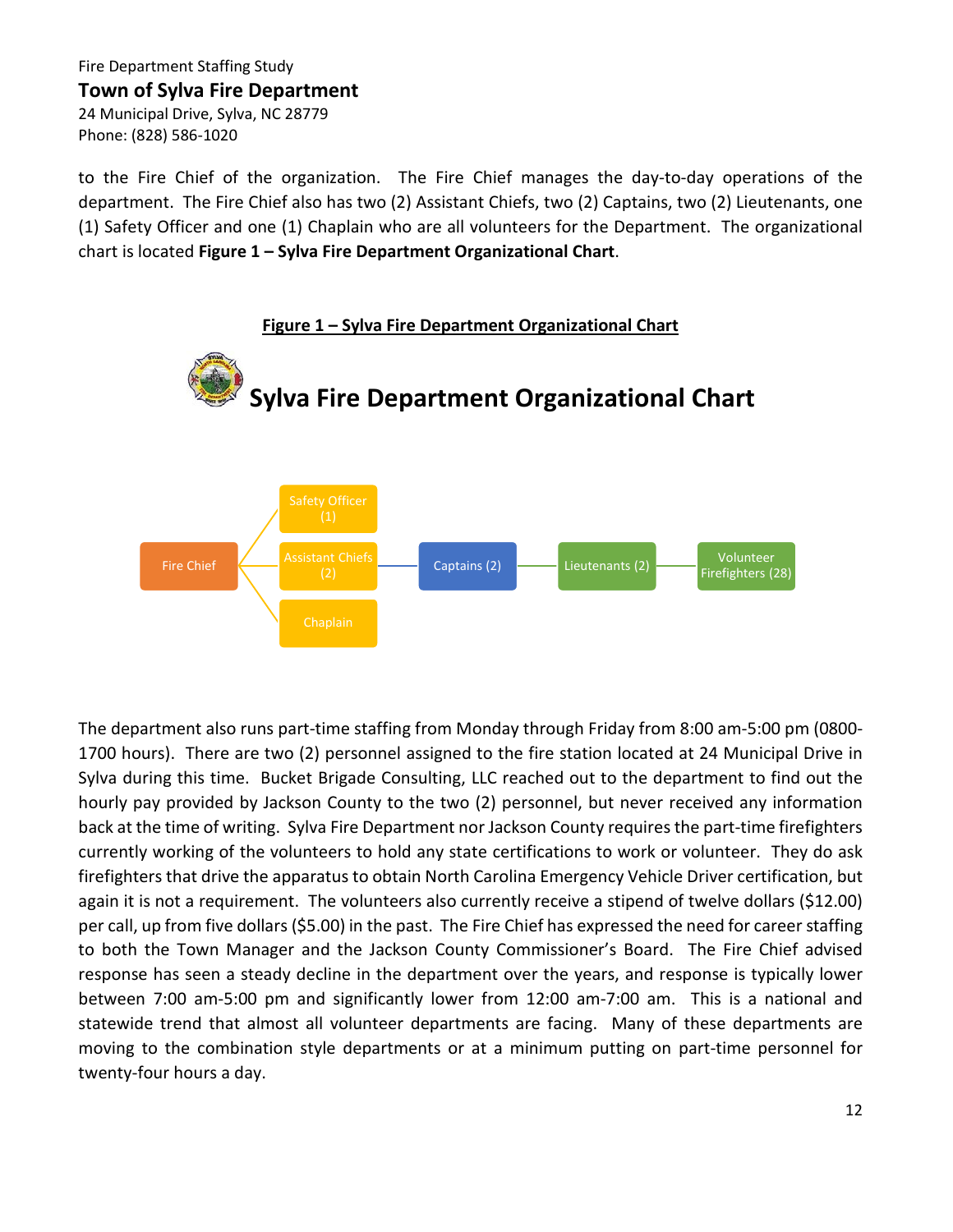24 Municipal Drive, Sylva, NC 28779 Phone: (828) 586-1020

# **IV. National Standards and Regulations**

National standards in the fire service are set by the National Fire Protection Association (NFPA). The NFPA was established in 1896 and is a global self-funded nonprofit organization devoted to eliminating death, injury, property, and economic loss due to fire, electrical and related hazards. NFPA has standards written on almost all areas of the fire service from the Fire and Life Safety codes that govern inspections, to fire and arson investigation, to firefighter health and safety. NFPA standards are the industry best practices and provide useful guides for fire ground operations. Some of the more common standards include our personnel protective equipment (PPE) and maintenance, fire hose testing and maintenance, self-contained breathing apparatus (SCBA) purchase, use, and maintenance, firefighter physical and rehab requirements, and staffing levels.

The two standards most associated with staffing include NFPA 1710: Standard for the Organization and Deployment of Fire Suppression Operations, Emergency Medical Operations, and Special Operations to the Public by Career Fire Department and NFPA 1720: Standard for the Organization and Deployment of Fire Suppression Operations, Emergency Medical Operations, and Special Operations to the Public by Volunteer Departments. NFPA 1720's title says volunteer fire departments, but its scope includes volunteer and combination departments serving suburban areas with less than five hundred (500) to one thousand (1000) people per square mile in population.

NFPA 1710 and NFPA 1720 were created and originally released in 2001. The development of the benchmark standard was the result of a considerable amount of work by a technical committee with members composed of numerous fire service organizations. It was the first organized approach to define levels of service, deployment capabilities, and staffing levels for career, combination, and volunteer fire departments. NFPA 1710 states that a career department in an urban area with an aerial apparatus should assemble fifteen (15) staff members on a scene of a working structure fire in eight (8) minutes of dispatch or less ninety percent (90%) of the time. If the agency doesn't have an aerial apparatus, the staffing requirements drops to fourteen (14) personnel. NFPA 1720 states that in a combination or volunteer fire department in suburban or rural areas should assemble ten (10) staff members on the scene of a working structure fire within ten minutes of dispatch or less eighty-percent (80%) of the time. Currently the Sylva Fire Department would fall under NFPA 1720 standards and minimums. The standards also relay the expected assignments the personnel on the scene should be assigned to listed below in **Table 1 - NFPA 1710 and 1720 Staffing Breakdown** with an image below drawing out the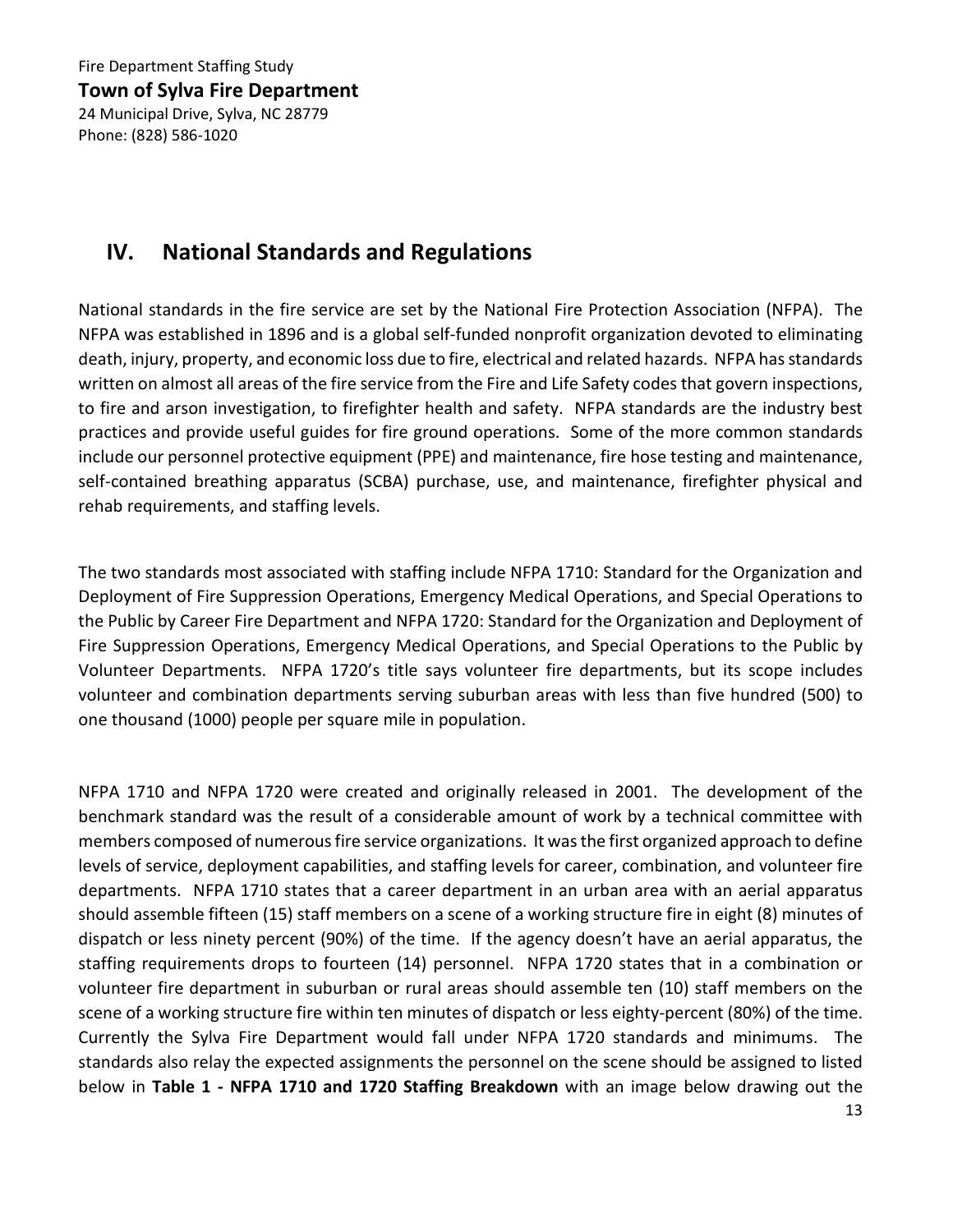#### **Town of Sylva Fire Department**

24 Municipal Drive, Sylva, NC 28779 Phone: (828) 586-1020

needed fourteen (14) or (15) staffing in **Figure 2 – Initial Full Alarm Assignment Capability Deployed within 8 Minutes**.

| <b>NFPA 1710 and 1720 Staffing Breakdown</b> |                      |                         |  |  |  |  |
|----------------------------------------------|----------------------|-------------------------|--|--|--|--|
|                                              |                      |                         |  |  |  |  |
|                                              | 1710 Needs           | 1720 Needs              |  |  |  |  |
| Assignment:                                  | Number of Personnel: | Number of Personnel:    |  |  |  |  |
| Incident Commander:                          |                      |                         |  |  |  |  |
| Pump Operator:                               |                      |                         |  |  |  |  |
| Attack Line Firefighters:                    | $\mathfrak z$        | $\mathfrak{p}$          |  |  |  |  |
| Back-Up Line Firefighters:                   | $\mathfrak z$        | $\mathfrak{p}$          |  |  |  |  |
| Attack Line Support:                         |                      | n/a                     |  |  |  |  |
| Back-Up Line Support:                        | 1                    | n/a                     |  |  |  |  |
| Search and Rescue:                           | 2                    | n/a                     |  |  |  |  |
| Ventilation:                                 | 2                    | 2 (Vent, Enter, Search) |  |  |  |  |
| Initial RIC:                                 | $\mathcal{P}$        | $\mathfrak z$           |  |  |  |  |
| With Aerial Device:                          | 1                    | n/a                     |  |  |  |  |
| Total:                                       | 14/15                | 10                      |  |  |  |  |

## **Table 1 - NFPA 1710 and 1720 Staffing Breakdown**

## **Figure 2 – Initial Full Alarm Assignment Capability Deployed within 8 Minutes**



Besides the staffing levels deemed important, the NFPA Fire Protection Handbook also establishes response risk hazards in **Table 2 - Typical Initial Attack Response Capability Assuming Interior Attack and Operations plus Command Capability** below. This should serve as a guide to the current and future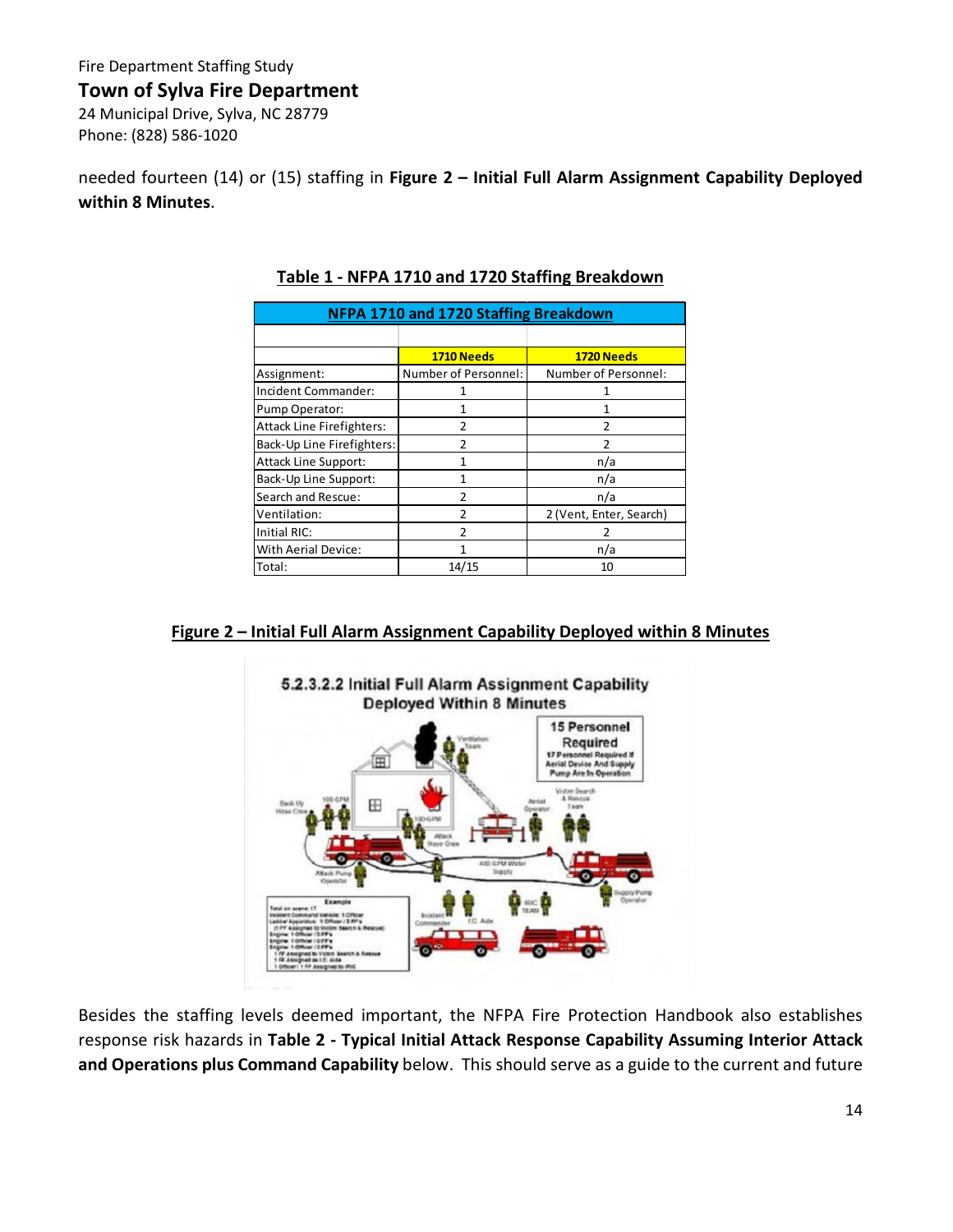## **Town of Sylva Fire Department**

24 Municipal Drive, Sylva, NC 28779 Phone: (828) 586-1020

needs of the department, as well as giving the Sylva Fire Department the means to request funding for more personnel in the future if personnel numbers aren't consistently met. The low-hazard occupancy risk of one, two, or three-family dwellings, and scattered small businesses and industrial occupancies requires at least two (2) engine/pumpers, one (1) ladder truck (or combination of apparatus with equivalent capabilities), 1 chief officer, and other specialized apparatus as may be needed or available with no fewer than fourteen (14) firefighters and one (1) chief officer, plus a safety officer and a rapid intervention team. **Table 2 - Typical Initial Attack Response Capability Assuming Interior Attack and Operations plus Command Capability**

|                                             | Typical Initial Attack Response Capability Assuming Interior Attack and Operation Plus Command Capability                                                                    |                                                                                                                                                                                                                                                                                                                                                                                                                                                                                                                                       |  |  |  |  |
|---------------------------------------------|------------------------------------------------------------------------------------------------------------------------------------------------------------------------------|---------------------------------------------------------------------------------------------------------------------------------------------------------------------------------------------------------------------------------------------------------------------------------------------------------------------------------------------------------------------------------------------------------------------------------------------------------------------------------------------------------------------------------------|--|--|--|--|
|                                             |                                                                                                                                                                              |                                                                                                                                                                                                                                                                                                                                                                                                                                                                                                                                       |  |  |  |  |
| <b>Risk</b><br><b>High-hazard Occupancy</b> | Description<br>Schools, hospitals, nursing homes, explosive<br>plants, refineries, high-rise buildings, and<br>other high life hazard or large fire potential<br>occupancies | <b>Personnel and Apparatus</b><br>At least 4 pumpers, 2 ladder trucks (or combination apparatus<br>with equivalent capabilities), 2 chief officers, and other<br>specialized apparatus as may be needed to cope with the<br>combustible involved; not fewer than 24 firefighters and 2<br>chief officers. Extra staffing of units first due to high-hazard<br>occupancies is advised. One or more safety officers and a rapid<br>intervention team(s) are also necessary.                                                             |  |  |  |  |
| Medium-hazard Occupancy                     | Apartments, offices,<br>mercantile, and industrial<br>occupancies not normally<br>requiring extensive rescue<br>or firefighting forces                                       | At least 3 pumpers, 1 ladder truck (or combination apparatus<br>with equivalent capabilities), 1 chief officer, and other<br>specialized apparatus as may be needed or available; not<br>fewer than 16 firefighters and 1 chief officer, plus a safety<br>officer and a rapid intervention team.                                                                                                                                                                                                                                      |  |  |  |  |
| Low-hazard Occupancy                        | One, two-, or three-family dwellings and<br>scattered small businesses and industrial<br>occupancies                                                                         | At least 2 pumpers, 1 ladder truck (or combination apparatus<br>with equivalent capabilities), 1 chief officer, and other<br>specialized apparatus as may be needed or available; not<br>fewer than 14 firefighters and 1 chief officer, plus a safety<br>officer and a rapid intervention team.                                                                                                                                                                                                                                      |  |  |  |  |
| <b>Rural Operations</b>                     | Scattered dwellings, small businesses, and<br>farm buildings                                                                                                                 | At least 1 pumper with a large water tank (500 gal or more),<br>one mobile water supply apparatus (1,000 gal or larger), and<br>other specialized apparatus as may be needed to perform<br>effective initial firefighting operations; at least 12 firefighters<br>and 1 chief officer, plus a safety officer and a rapid<br>intervention team.                                                                                                                                                                                        |  |  |  |  |
| <b>Additional Alarms</b>                    |                                                                                                                                                                              | At least the equivalent of that required for rural operations for<br>second alarm; equipment as may be needed according to the<br>type of emergency and capabilities of the fire department.<br>This may involve the immediate use of mutual-aid companies<br>until local forces can be supplemented with additional offduty<br>personnel. In some communities, single units are "special<br>called" when needed, without always resorting to a multiple<br>alarm. Additional units may also be needed to fill empty fire<br>stations |  |  |  |  |
|                                             | Source: NFPA Fire Protection Handbook 20th Edition-Table 12.1.1, Page 12-12                                                                                                  |                                                                                                                                                                                                                                                                                                                                                                                                                                                                                                                                       |  |  |  |  |

NFPA 1710 and NFPA 1720 are used because they have been proven successful over the last twenty (20) plus years and because it is an insurance policy for the community and its businesses by guaranteeing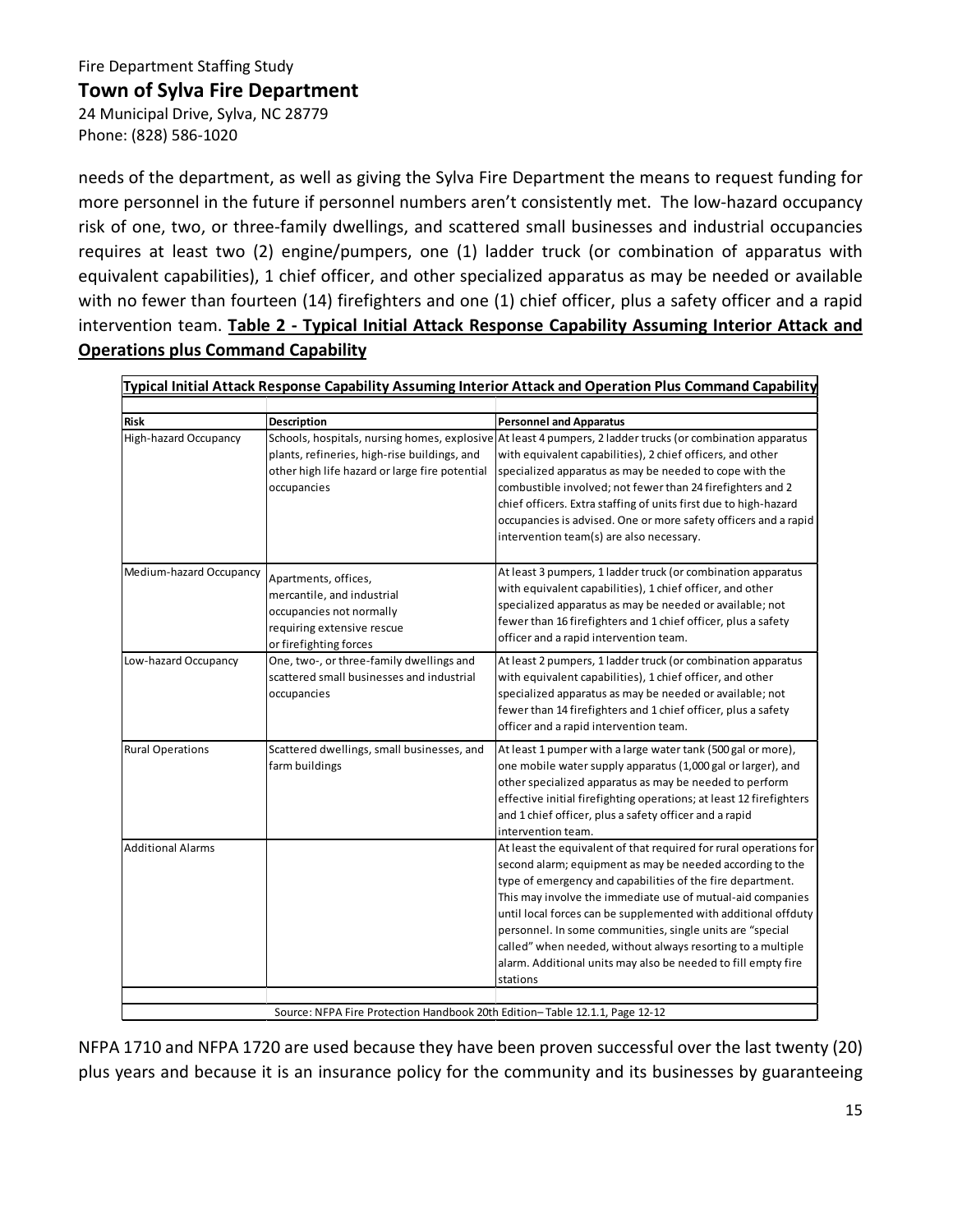#### **Town of Sylva Fire Department**

24 Municipal Drive, Sylva, NC 28779 Phone: (828) 586-1020

that fire and emergency medical services will respond promptly and appropriately in an emergency. It enhances public safety by ensuring a quick response to a fire, keeping it contained to lower fire losses. Third, it saves lives because firefighters are responding to the scene to keep the fires contained allowing for a better chance of survivability in a structure fire. Last, they help protect the community against liability. Since NFPA standards are industry best practices, NFPA standards are often brought up in negligence claims. By meeting these standards, the department helps protect itself from litigation in some cases.

As it currently stands, the Sylva Fire Department is not meeting the requirements for NFPA 1720 in **Table 1 - NFPA 1710 and 1720 Staffing Breakdown**. Looking at the average response for structure fires from the Sylva Fire Department's last ISO rating, the average response was currently under ten people (9.71) which is under the required ten (10) personnel. Fire Chief Mike Beck advised in the initial meeting with Town personnel and Fire Department staff that they average eight (8) personnel per call, but it is a little higher than that. Chief Beck was quoted in the Smokey Mountain News in the article *Sylva Fire Requests Funding for More Paid Staff*, "There are currently 33 volunteers on the Sylva Fire Department Roster and two paid employees per shift. During the hours of 8:00 a.m.-5:00 p.m., the average response for an incident is between four (4) and ten (10) people, including the two paid positions at the department. Between the hours of 5:00 p.m.-midnight, the average response to an incident is five (5) to twelve (12) people, and from midnight-8:00 a.m. response to an incident range from two (2) to five (5) volunteers." The addition of career staffing would help push that number closer to or higher than ten (10) personnel on average if the volunteer response is similar in the future.

The other important national standard the department should be attempting to cover on first alarm assignments is Occupational Safety and Health Safety Administration (OSHA) 29 CFR 1910.134(g)(4). This rule is commonly referred to as the "Two In, Two Out" rule in the fire service. This was a safety regulation added into law for any hazardous atmosphere that is deemed immediately dangerous to life or health by the US National Institute for Occupational Safety and Health (NIOSH). Any fire beyond the incipient stage is considered an IDLH (immediately dangerous to life or health) by NIOSH definition due to the atmospheric conditions of the smoke, heat, and carcinogens. The "Two In, Two Out" rule basically states that a firefighter cannot enter an IDLH without having a team member with them and two members outside ready to rescue should the team entering the structure need help. It is a safety and accountability feature that has helped saved firefighters lives. There is an exception to the regulation if a known life safety issue exists, meaning a firefighter can hear or see a victim that needs to be rescued. The regulation is a law, industry standard and most departments have it written in their standard operating procedures (SOPs) or general operating guidelines (GOGs).

In layman's terms, the Sylva Fire Department should not enter a working structure fire to extinguish it until a minimum of four (4) members were on the scene of an incident. As it currently stands, the department is only sending in two (2) part-time personnel on immediate dispatched provided by Jackson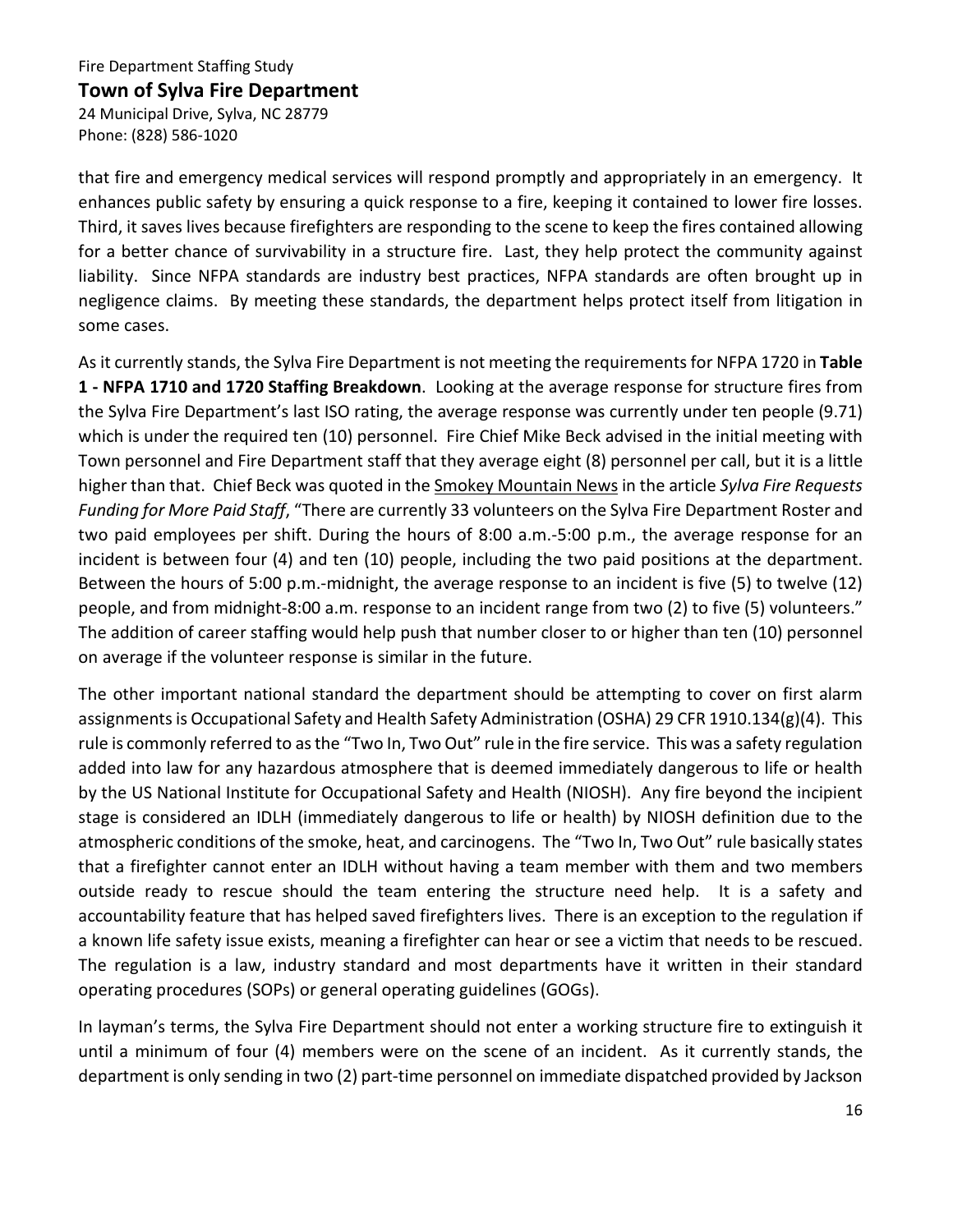### **Town of Sylva Fire Department**

24 Municipal Drive, Sylva, NC 28779 Phone: (828) 586-1020

County. In the future with the addition of the career staff, the department would meet the initial "Two In, Two Out" for all the options that are discussed in the staffing options section Monday through Friday 8:00 am through 5:00 pm but would not immediately meet it after 5:00 pm and on the weekends unless career staff or volunteers were on-scene quickly. If not, the department would take the risk of losing lives because if they can't see a victim or hear one, they legally can't enter the structure; therefore, the department members would have to fight every fire externally until more staffing arrived. With the addition of the new career staffing positions, the department could begin interior operations sooner.

# **V. Fair Labor Standards Act (FLSA)**

The Fair Labor Standards Act, commonly known as "FLSA" first became a federal law in 1938. It has been changed many times throughout its history. This law is intended to protector workers from unfair pay prices including limits on child labor, minimum wages, overtime requirements, and determination on whether employees can be considered exempt or not, among many other items. For use for the Town of Sylva to determine what staffing option best works for the fire department and the Town's budget, there are four important parts of the law to consider. All four parts discussed below can be found directly from the U.S. Department of Labor's website (Wages and the Fair Labor Standards Act | U.S. Department [of Labor \(dol.gov\)\)](https://www.dol.gov/agencies/whd/flsa) and on the website "Fact Sheets."

The first consideration deals with salary with overtime exemptions for exempt and non-exempt employees. The information can be found in **Fact Sheet #17A: Exemption for Executive, Administrative, Professional, Computer & Outside Sales Employees Under the Fair Labor Standards Act**. The fact sheet was updated in 2019 and first advises that the exemptions do not apply to firefighters regardless of rank or pay level whose work includes preventing, controlling, or extinguishing fire of any type, rescuing fire victims, or other similar duties. The fact sheet goes on to explain the only exemptions for fire service personnel are found under the executive and administrative exemptions. Exemptions found under the executive exemption include the employee's primary duty must be managing a recognized department, have the authority to hire and fire or any other change of employee status. Exemptions found under the administrative exemptions include the employee's primary duty must be the performance of office or non-manual work directly related to the management or general business operations of the employer. Fact Sheet #17A sets up the definition for the Town of Sylva's Fire Department personnel, which falls in line with most career and combination in the state that the Fire Chief and Assistant Chief are salaried employees exempt from earning overtime. On the other side, all other staff members would be eligible for overtime no matter what rank or title the agency uses whether it be Captain, Lieutenant, Driver/Engineer, or Firefighter.

The second consideration of FLSA laws includes paying overtime to the non-exempt employees. The information on overtime compensation can be found in **Fact Sheet #8: Law Enforcement and Fire**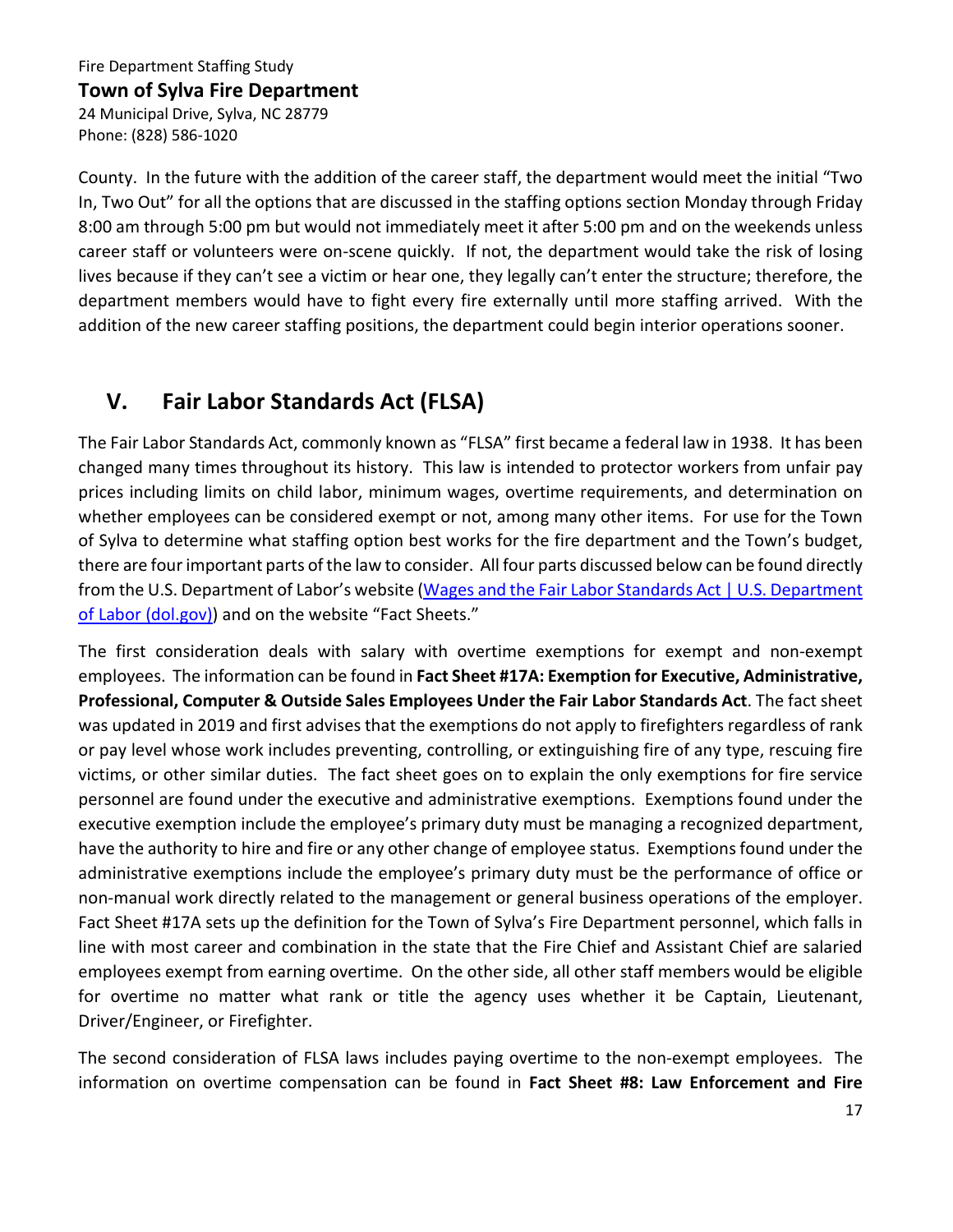### **Town of Sylva Fire Department**

24 Municipal Drive, Sylva, NC 28779 Phone: (828) 586-1020

**Protection Employees Under the Fair Labor Standards Act (FLSA)**. Fact Sheet #8 states the following: the FLSA requires that all covered non-exempt employees be paid overtime pay at no less than time and one-half their regular rates of pay for all hours worked more than 40 in a workweek except for Section 13(b)(20) of the FLSA which provides an overtime exemption to law enforcement or fire protection. Section 7(k) of the FLSA provides that employees engaged in fire protection or law enforcement may be paid overtime on a "work period" basis. A "work period" may be from 7 consecutive days to 28 consecutive days in length. For work periods of at least 7 days but less than 28 days, overtime pay is required when the number of hours worked exceeds the number of hours that compares to the same relationship to 212 (fire) or 171 (police) as the number of days in the work period compares to 28. For example, fire protection personnel are due overtime under such a plan after 106 hours worked during a 14-day work period, while law enforcement personnel must receive overtime after 86 hours worked during a 14-day work period. Under certain prescribed conditions, a State or local government agency may give compensatory time, at a rate of not less than one and one-half hours for each overtime hour worked, in lieu of cash overtime compensation. Employees engaged in police and fire protection work may accrue up to 480 hours of compensatory time. In layperson terms, if a firefighter works more than 212 hours in a 27 or 28-day cycle, then the firefighter must be compensated at a minimum rate of one and a half times pay per hour over 212 hours. For the agency, the Town of Sylva would be responsible for overtime pay or compensatory time for all employees but the Fire Chief and Assistant Chief who work over the 212 hours per period. The best option for the Town to avoid having to do it is included the staffing options.

The third consideration of FLSA laws for the Town to understand is commonly referred to as "moonlighting." This term is used in the fire service as either volunteering for the employees' fire department on times when the fire department employee is off or if the employee is also working another "part-time" job for the employer, for example this would be a career firefighter for Sylva who also works part-time at the Sylva Police Department. Neither of the two options are allowed by FLSA. It is considered dual employment. Law states, employees may not "volunteer" to do similar work for the same employer without the time being counted as FLSA work time. Firefighters may not perform "additional" fire related activities for their employers without that time being included as hours worked for FLSA pay computation purposes. Also, employees who work "two jobs" for the same employer must aggregate their total hours worked for FLSA pay purposes. For example, a firefighter who works 40 hours as a firefighter and an additional 20 hours as an animal control officer has a total of 60 FLSA hours worked. Employees are permitted to work "moonlighting" jobs -- for separate employers -- without the hours being aggregated. So, any time that a career exempt employee of the Fire Department comes back to calls, training, or for shift strength, the Town would have to pay the employee at their current rate and overtime for any hours over 212.

The fourth and final consideration for the Town to be aware of is sleep time. A small number of fire departments across the state do not pay their firefighters for sleep time. The information on sleep time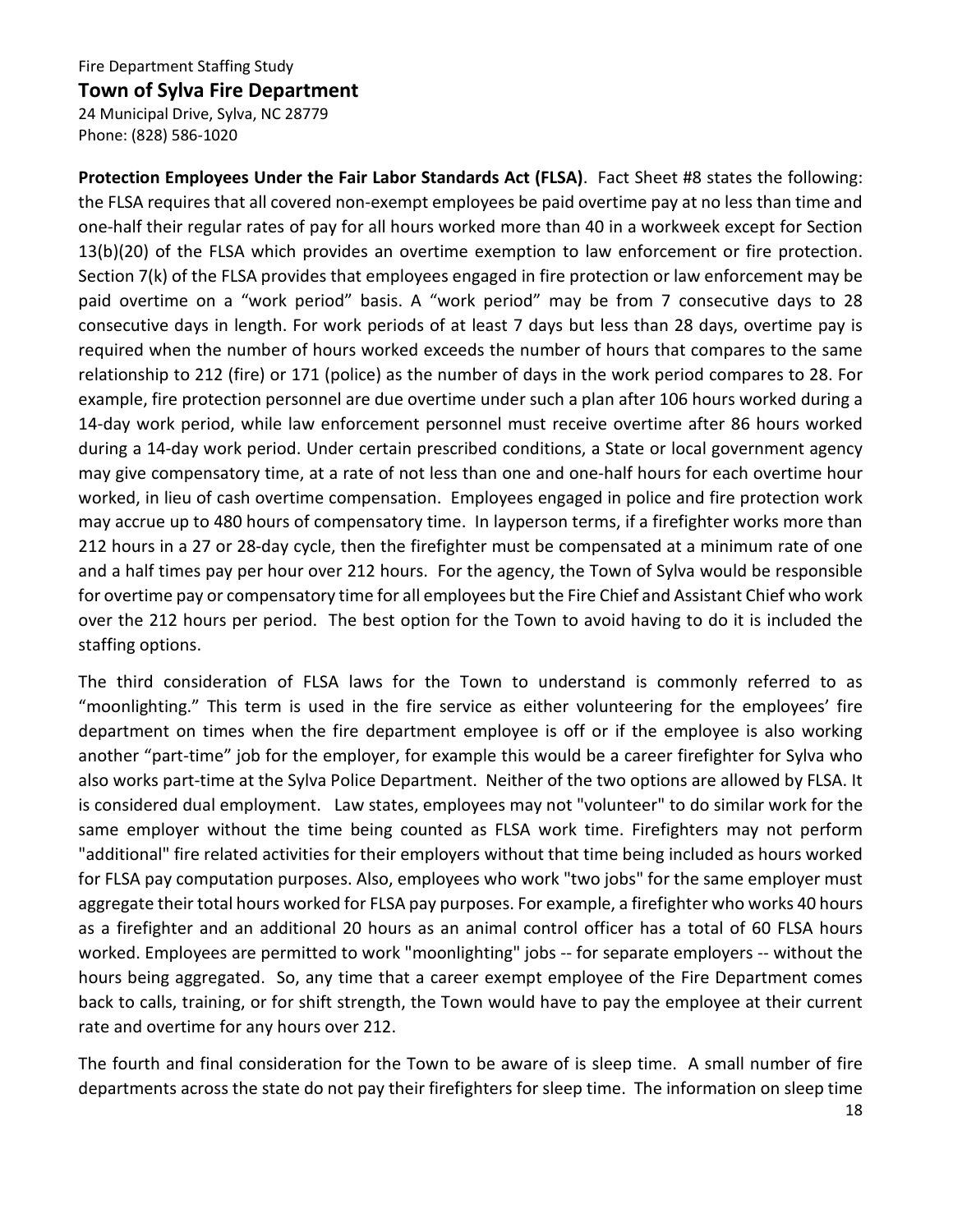## **Town of Sylva Fire Department**

24 Municipal Drive, Sylva, NC 28779 Phone: (828) 586-1020

can be found in **Fact Sheet #22: Hours Worked Under the Fair Labor Standards Act (FLSA)**. An employee required to be on duty for 24 hours or more may agree with the employer to exclude from hours worked bona fide regularly scheduled sleeping periods of not more than 8 hours, provided adequate sleeping facilities are furnished by the employer and the employee can usually enjoy an uninterrupted night's sleep. No reduction is permitted unless at least five hours of sleep is taken. Not paying for sleep time is a possible option for the Town of Sylva, but it is an extremely hard process to accurately track. First, someone must physically keep track of the sleep time. It becomes difficult because of the five hours of sleep. The department must establish a basic time for sleep, say for example 10:00 pm to 6:00 am. If fire department personnel get up for a call for service or mutual aid call, do they still get five hours of sleep? What happens if Jackson County Communications accidently hits the wrong tone, if a telephone call comes in, or if someone knocks at the door? All these are considered sleep interruptions. Some individuals can go back to sleep quicker than others, and some firefighters may not be able to go back to sleep at all; therefore, it becomes very hard to track. It is also important to note from the call statistics received from the Sylva Fire Department, that roughly thirty percent (30%) on average of the last three years are received after 7:00 pm at night. Currently they were unable to provide a breakdown of calls by actual hours.

# **VI. Departmental Staffing Comparisons**

The North Carolina Association of Fire Chiefs performed a pay study that was published in January 2018 at their annual Mid-Winter Chief's Conference. The study was originally created to give Fire Chiefs a tool to evaluate pay ranges for different positions in comparison to other similar size departments across the state. The pay study had further benefits though besides just comparing salaries. It allowed Fire Chiefs the ability to compare annual budgets and career staffing levels in other similar departments to give current data and statistics to show their Town, City and County Managers and Board of Directors.

**Table 3 – Comparison Table from NCAFC for 1,000-10,000 Population Service Areas** below shows an abbreviated version of the full pay study to show similar service areas in population to that of the Sylva Fire Department. The data excludes any department under 1,000 and over 6,500 as not to skew the data. The average of the fifteen (15) departments below shows a population service area of 3,922 with an annual budget of \$713,450.93 with six (6) full-time employees. The smallest population listed in the

comparison is 1,200 at Garren Creek VFD with the largest area served of 6,500 at the Woodfin Fire Department. The smallest budget is \$252,490.00 at the Garren Creek VFD, and the largest budget is \$1,659,450.00 at Reems Creek VFD. The department with the least number of full-time employees is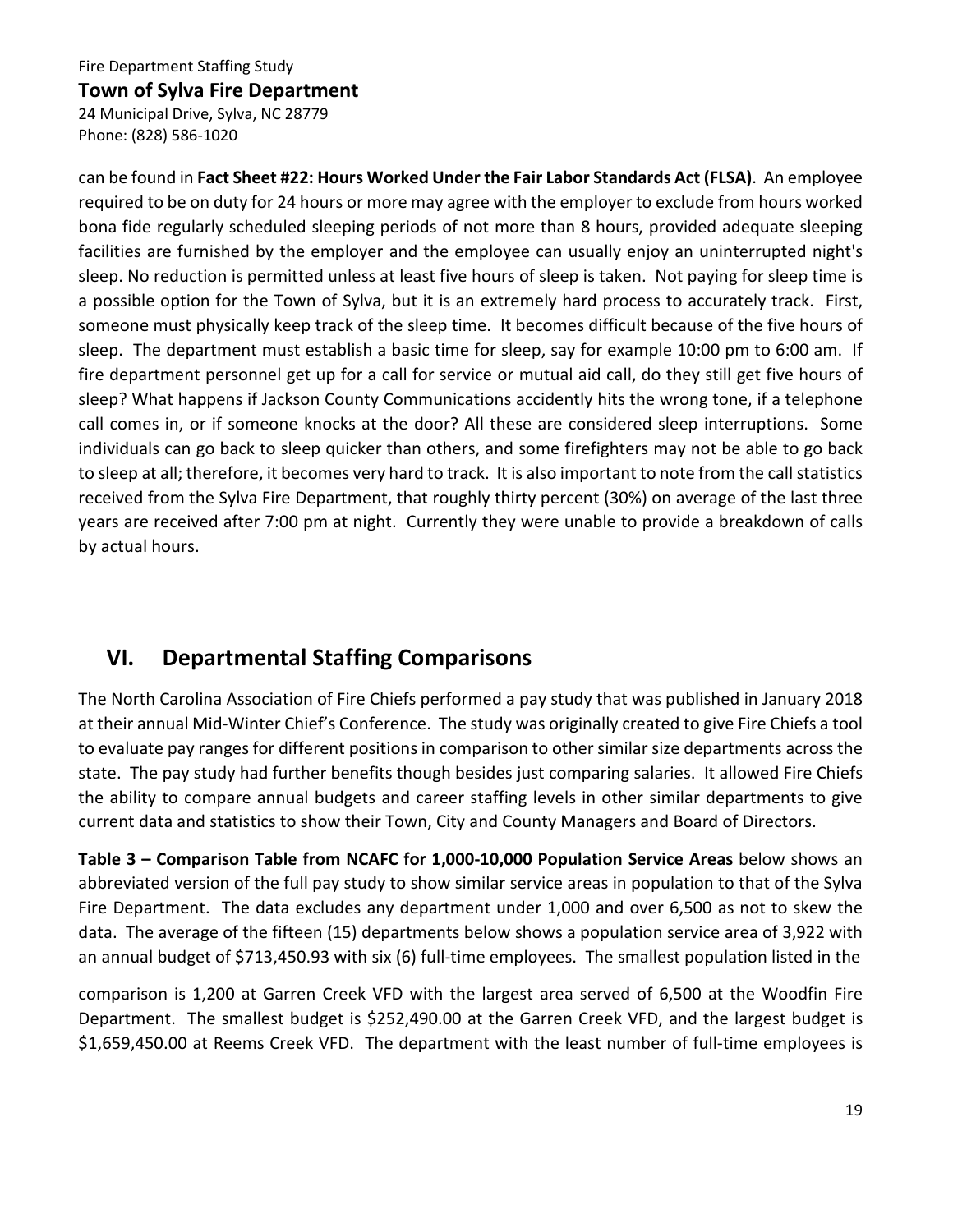#### **Town of Sylva Fire Department**

24 Municipal Drive, Sylva, NC 28779 Phone: (828) 586-1020

the Woodfin and Tryon Fire Departments both with one (1) employee, and the largest career staffing is eleven (11) personnel at the Reynolds Fire Department.

So how does The Sylva Fire Department compare with these departments? The population in Sylva is listed as an estimated 2,738. That puts the population of the town served as below the average of the fifteen departments at roughly thirty percent (30.19%) lower. The budget from Sylva in 2020 was \$494,378.00, which is \$219,072.93 lower than the average of the fifteen (15) departments at roughly thirty-one percent (30.71%). The budget would increase up to \$956,672.66 as shown in **Table 4 – Sylva Proposed Personnel Budget for the Fire Department 2022-2023 Options** if the department put on twelve personnel. The Sylva Fire Department budget would then be \$1,451,050.66 which is fifty percent (50.83%) higher than the average of the comparison budgets. As far as staff goes, Sylva currently has zero (0) career staffing. This is a one hundred percent (100%) decrease. If the career statistic is amended to include the new staffing from the budget proposal at fourteen (14) personnel, Sylva would be over one hundred percent (133.33%) higher in career staffing than the average. If the career statistic is amended to include the new staffing from the budget proposal at twelve (12) personnel, Sylva would be at over eighty percent (83.33%) higher in career staffing than the average. If the career statistic is amended to include the new staffing from the budget proposal at eight (8) personnel, Sylva would be over thirty percent (33.33%) higher in career staffing than the average. Current statistics show the Sylva Fire Department is behind comparable sized departments in all key areas of the North Carolina Association of Fire Chiefs Pay Study until they can at least meet six (6) career personnel.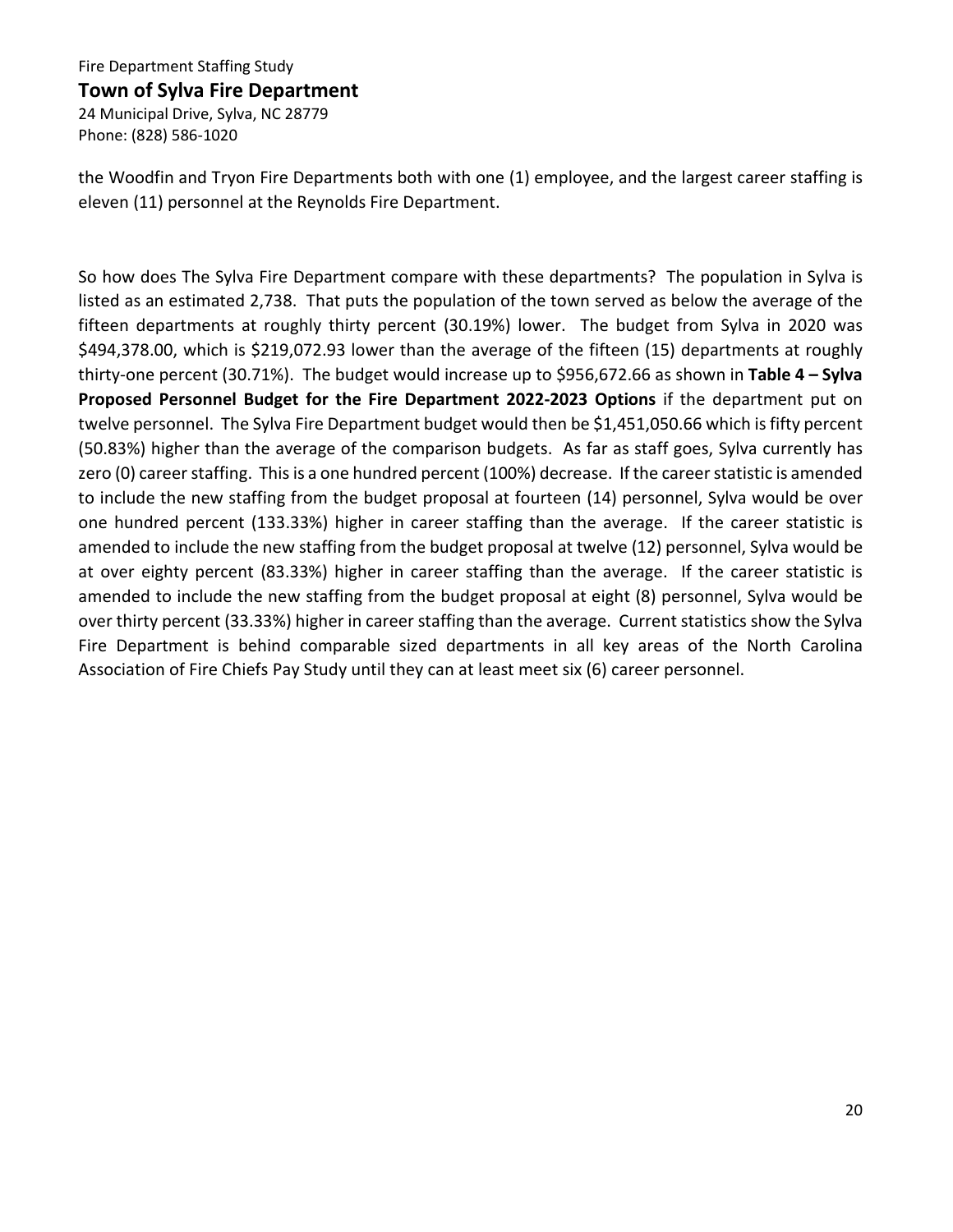# **Town of Sylva Fire Department**

24 Municipal Drive, Sylva, NC 28779 Phone: (828) 586-1020

# **Table 3 – Comparison Table from NCAFC for 1,000-10,000 Population Service Areas**

# **Comparison Table from NCAFC for 1,000-10,00 Population Service Areas**

| <b>Fire Department Name</b> | <b>County</b>   | <b>Population of Service Area</b> | <b>Budget</b>      | <b>Number of Full Time Employees</b> |
|-----------------------------|-----------------|-----------------------------------|--------------------|--------------------------------------|
| <b>Woodfin Fire</b>         | <b>Bumcombe</b> | 6,500                             | \$<br>867,000.00   | 10                                   |
| Cherryville Fire            | Gaston          | 5,800                             | 1,100,000.00<br>Ś  | 9                                    |
| Whiteville Fire             | Columbus        | 5,500                             | 901,824.00<br>\$   | 10                                   |
| Reynolds Fire               | <b>Buncombe</b> | 5,000                             | 1,000,000.00<br>\$ | 11                                   |
| <b>Riceville VFD</b>        | <b>Buncombe</b> | 4,800                             | \$<br>950,000.00   | 8                                    |
| Spindale FD                 | Rutherford      | 4,300                             | \$<br>365,000.00   | 4                                    |
| Colington FD                | Dare            | 4,179                             | \$<br>910,000.00   | 9                                    |
| <b>Reems Creek VFD</b>      | <b>Buncombe</b> | 3,550                             | \$<br>1,659,450.00 | 7                                    |
| Moncure VFD                 | Chatham         | 3,500                             | \$<br>760,000.00   | 7                                    |
| Yadkinville VFD             | Yadkin          | 3,500                             | \$<br>550,000.00   | 3                                    |
| <b>Tryon Fire</b>           | Polk            | 3,500                             | \$<br>311,000.00   | 1                                    |
| French Broad VFD            | <b>Buncome</b>  | 3,000                             | \$<br>475,000.00   | 7                                    |
| Jamesville VFD              | Martin          | 2,500                             | \$<br>100,000.00   | 2                                    |
| <b>Weldon Fire</b>          | Halifax         | 2,000                             | \$<br>500,000.00   | 6                                    |
| Garren Creek VFD            | Buncombe        | 1,200                             | \$<br>252,490.00   | 1                                    |
| <b>Average Totals:</b>      |                 | 3,922                             | \$<br>713,450.93   | 6                                    |

# **Table 4 – Sylva Proposed Personnel Budget for the Fire Department 2022-2023 Options**

|   | <b>Town of Sylva</b>                                                  |    |                            |    |                 |    |              |
|---|-----------------------------------------------------------------------|----|----------------------------|----|-----------------|----|--------------|
|   |                                                                       |    | Paid Sylva Fire Department |    |                 |    |              |
|   |                                                                       |    |                            |    |                 |    |              |
|   | <b>Personnel</b>                                                      |    | <b>Gross Payroll</b>       |    | <b>Benefits</b> |    | <b>Total</b> |
|   |                                                                       |    |                            |    |                 |    |              |
| A | 12 & 2                                                                | \$ | 615,772.62                 | \$ | 340,900.05      | \$ | 956,672.66   |
|   |                                                                       |    |                            |    |                 |    |              |
| B | 9 & 2                                                                 | \$ | 491,759.08                 | \$ | 269,780.45      | \$ | 761,539.53   |
|   |                                                                       |    |                            |    |                 |    |              |
| C | 6 & 2                                                                 | \$ | 367,745.54                 | \$ | 198,660.86      | \$ | 566,406.40   |
|   |                                                                       |    |                            |    |                 |    |              |
|   | ** These amounts are projected budget only and are subject to change. |    |                            |    |                 |    |              |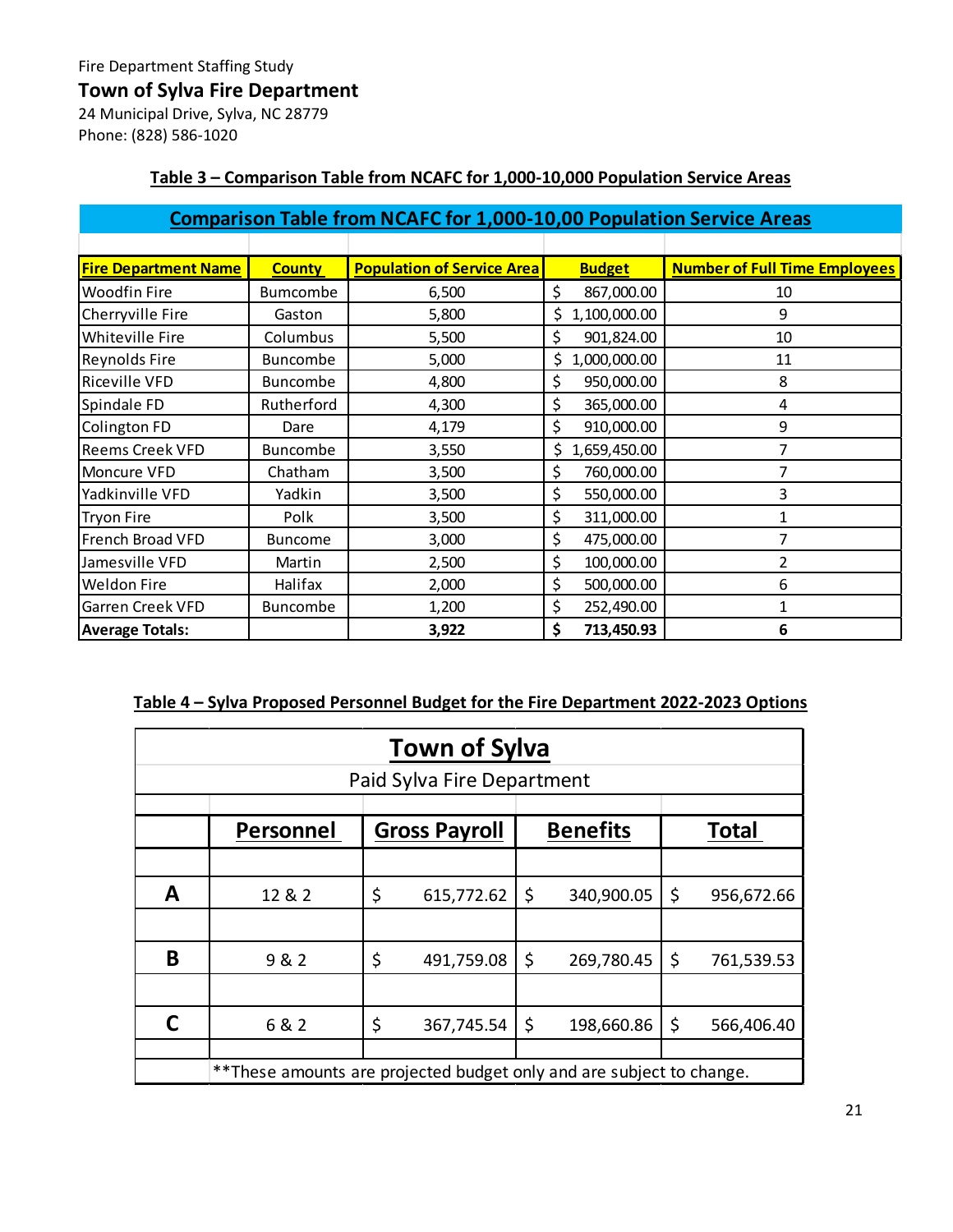## **Town of Sylva Fire Department**

24 Municipal Drive, Sylva, NC 28779 Phone: (828) 586-1020

**Table 5 – Comparison Table of Surrounding Departments with Career** below shows how Sylva compares to neighboring departments with some similar characters and career staff. More departments were contacted in in the surrounding counties, but budgeting and staffing wise were not good comparisons because they didn't have the information requested. So how does the Sylva Fire Department compare with Cashiers Fire Department and the Cullowhee Fire Department? First, looking strictly at staffing, adding twelve (12) personnel will make Sylva the highest in career members with three (3) over Cullowhee and one (1) over Cashiers, which equates to forty percent (40%) more than Cullowhee and less than nine percent (8.70%) than Cashiers. Sylva's budget is more than Cullowhee's by \$317,144.00 or over twenty-five percent (25.67%) and it is less than Cashiers by \$358,067.00 or over twenty-two percent (22.76%) lower. The last statistic is call volume. Both Cashiers and Cullowhee Fire Departments added career personnel due to the drop in volunteer response and recruitment and retention, as well as an increase in call volume significantly over the last ten (10) years. Looking strictly at call volume alone, the Sylva Fire Department has on average over the last three (3) years run 164.33 more responses a year or over twenty percent (20.76) than Cullowhee and run more than 135.33 responses or over sixteen percent (16.79%) more than Cashiers. Overall these statistics show the Sylva Fire Department is behind in comparing to other departments in the county if they do not get some career personnel.

|                  | <b>Comparison Table of Surrounding Departments with Career Staffing</b> |  |                |                      |                          |  |  |
|------------------|-------------------------------------------------------------------------|--|----------------|----------------------|--------------------------|--|--|
|                  |                                                                         |  |                |                      |                          |  |  |
| Name:            | <b>ISO Rating:</b>                                                      |  | <b>Budget:</b> | <b>Career Staff:</b> | 2019-2021 Call Averages: |  |  |
| Cashiers         |                                                                         |  | 1,752,000.00   | 11                   | 738.33                   |  |  |
| <b>Cullowhee</b> |                                                                         |  | 1,076,789.00   |                      | 709.33                   |  |  |
| Sylva            |                                                                         |  | 1,393,933.00   | 12                   | 873.66                   |  |  |

# **Table 5 – Comparison Table of Surrounding Departments with Career Staffing**

# **VII. The Use of the Public Protection Classification (ISO Rating) as an Evaluation Tool**

The information on the Public Protection Classification (PPC®), often referred to as the Insurance Service Office Rating will assist in understanding the complexities of providing modern fire service. Communities use the ISO rating and the information provided by the Public Protection Classification Report as an indicator of fire department capabilities, assistance in making decisions, assistance in prioritizing community needs, and assistance in future departmental needs.

The term ISO is discussed often in North Carolina fire departments, but what exactly does ISO mean? The ISO Mitigation website [\(www.isomitigation.com\)](http://www.isomitigation.com/) explains ISO as: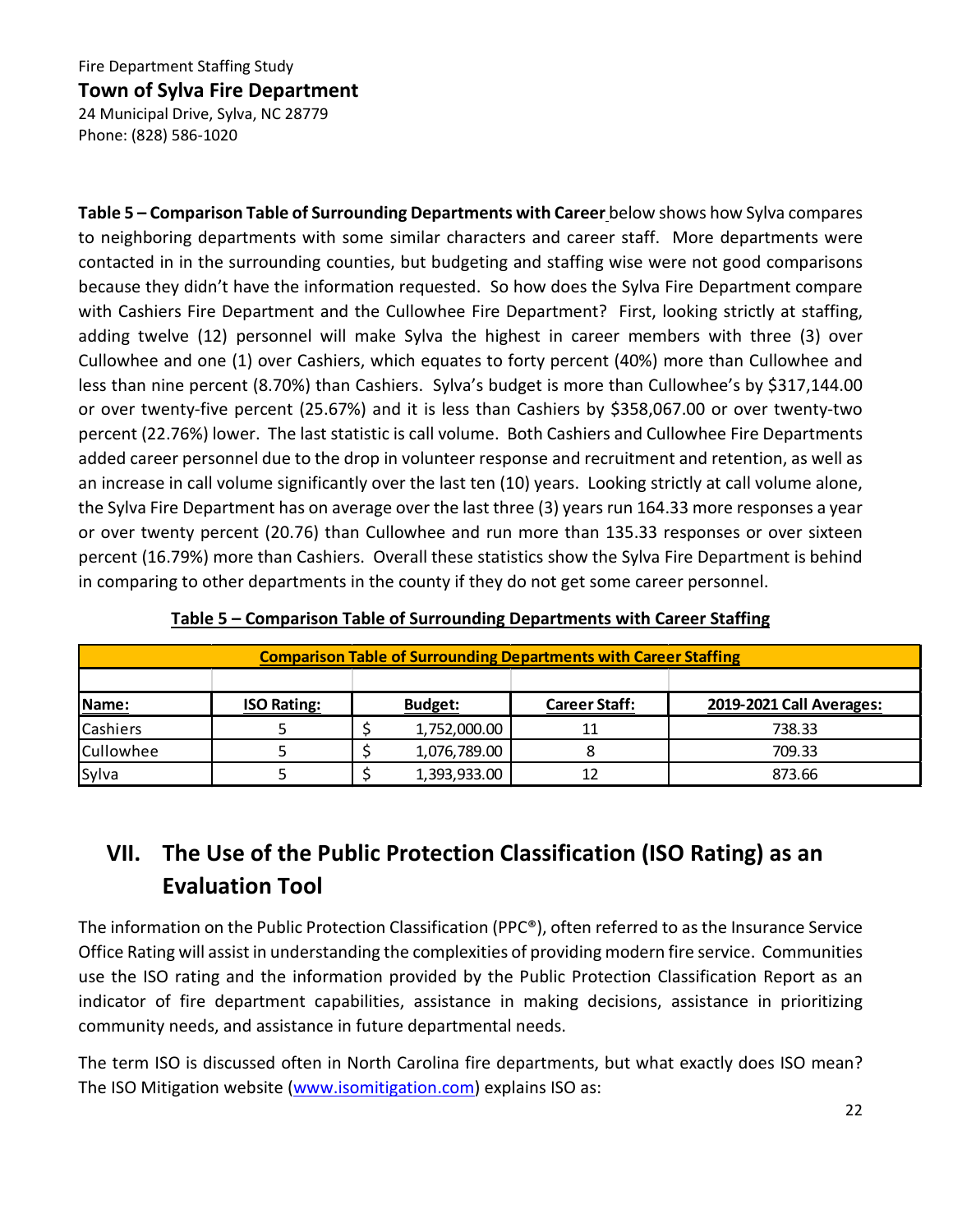## **Town of Sylva Fire Department**

24 Municipal Drive, Sylva, NC 28779 Phone: (828) 586-1020

> "The Public Protection Classification (PPC<sup>®</sup>) program recognizes the efforts of communities to provide fire protection services for citizens and property owners. A community's investment in fire mitigation is a proven and reliable predicator of future fire losses. Insurance companies use PPC information to help establish fair premiums for fire insurance — generally offering lower premiums in communities with better protection. By offering economic benefits for communities that invest in their firefighting services, the program provides an additional incentive for improving and maintaining public fire protection. The program also provides help for fire departments and other public officials as they plan, budget for, and justify improvements. The most significant benefit of the PPC program is its effect on losses. Statistical data on insurance losses bears out the relationship between excellent fire protection — as measured by the PPC program — and low fire losses. PPC helps communities prepare to fight fires effectively."

The Public Protection Classification (PPC®) program is managed and administered in the state of North Carolina by the Ratings and Inspections Division of the Office of the State Fire Marshal which falls under the authority of the North Carolina Department of Insurance. The outcomes can range from a rating of one (1) through a ten (10) with one (1) being the best score attainable. The rating is calculated using the Sylva Fire Department FSRS Feature Form found below in **Table 6 – Sylva Summary of Credit**. The components of the rating system include Emergency Communications, Fire Department, Water Supply, and Community Risk Reduction. Fire departments typically only have control over the Fire Department and Community Risk Reduction sections as they have no control over Communications unless they dispatch themselves running their own Communications Division. The departments also do not have control over the Water Supply because most town, cities, or counties control the water supply system, not the department. The Fire Department section is worth a total of fifty (50) points of the 105.5 maximum points. The two components of the Fire Department that affect staffing include the Deployment Staffing and Personnel components. These two components equate for twenty-five (25) points of the maximum fifty (50) points in the section, which is fifty percent (50%) of the section and over twenty-three percent (23.7%) of the total score. An increase in staffing and an increase in response generates an increase in the points achieved in both components. The personnel section only counts for over fourteen percent (14.21%) of your total score, and the deployment analysis for over nine percent (9.46%).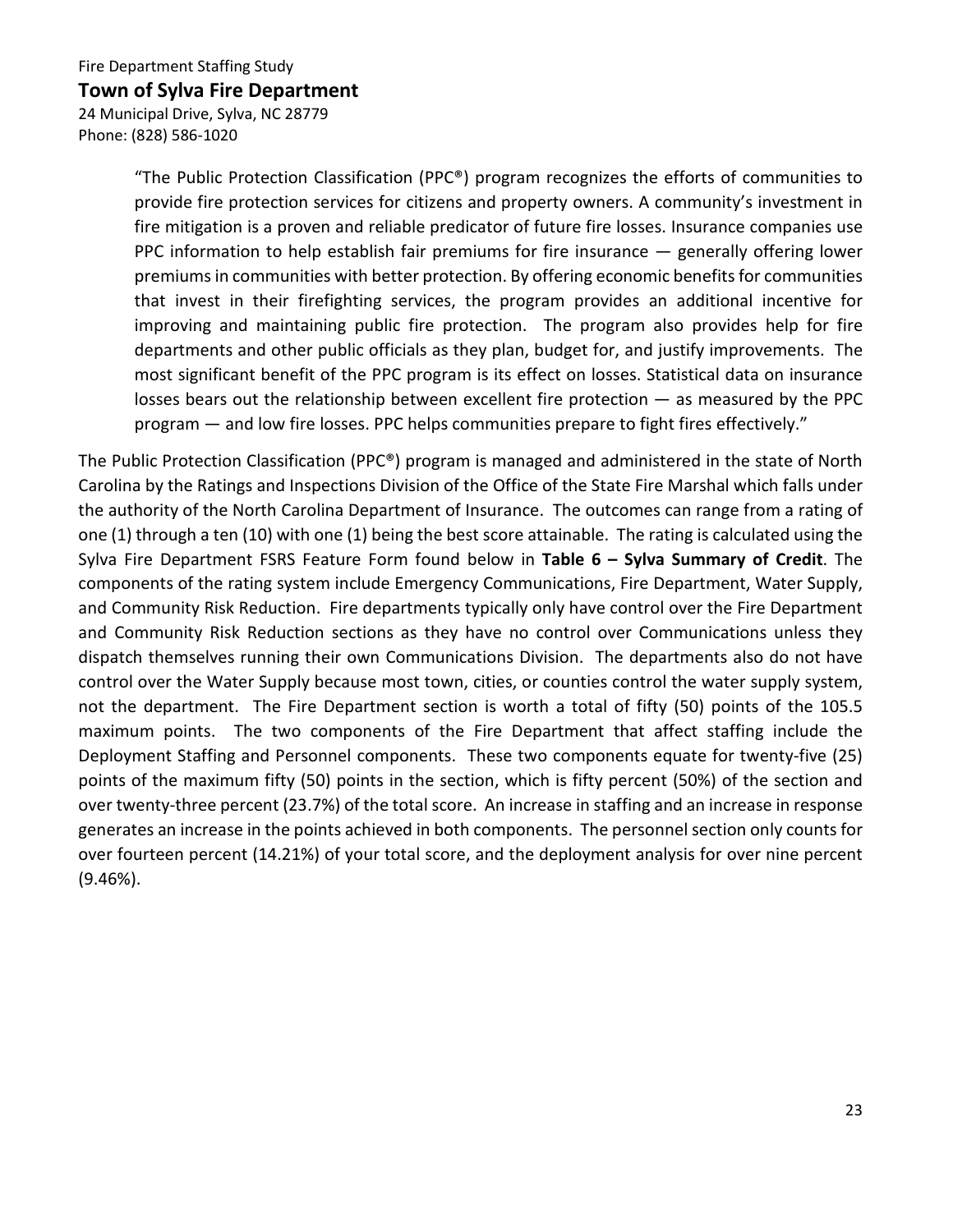24 Municipal Drive, Sylva, NC 28779 Phone: (828) 586-1020

# **Table 6- Sylva Summary of Credit**

| <b>FSRS Feature</b>                                                     | <b>Earned</b><br><b>Credit</b> | <b>Credit</b><br><b>Available</b> |
|-------------------------------------------------------------------------|--------------------------------|-----------------------------------|
| <b>Emergency Communications</b>                                         |                                |                                   |
| 414. Credit for Emergency Reporting                                     | 2.55                           | з                                 |
| 422. Credit for Telecommunicators                                       | 3.20                           | 4                                 |
| 432. Credit for Dispatch Circuits                                       | 1.95                           | 3                                 |
| 440. Credit for Emergency Communications                                | 7.70                           | 10                                |
| <b>Fire Department</b>                                                  |                                |                                   |
| 513. Credit for Engine Companies                                        | 5.39                           | 6                                 |
| 523. Credit for Reserve Pumpers                                         | 0.00                           | 0.50                              |
| 532. Credit for Pump Capacity                                           | 3.00                           | з                                 |
| 549. Credit for Ladder Service                                          | 2.95                           | 4                                 |
| 553. Credit for Reserve Ladder and Service Trucks                       | 0.18                           | 0.50                              |
| 561. Credit for Deployment Analysis                                     | 3.21                           | 10                                |
| 571. Credit for Company Personnel                                       | 5.78                           | 15                                |
| 581. Credit for Training<br>730. Credit for Operational Considerations  | 3.51<br>2.00                   | 9<br>$\overline{2}$               |
| 590. Credit for Fire Department                                         | 26.02                          | 50                                |
|                                                                         |                                |                                   |
| <b>Water Supply</b>                                                     |                                |                                   |
| 616. Credit for Supply System                                           | 20.51                          | 30                                |
| 621. Credit for Hydrants<br>631. Credit for Inspection and Flow Testing | 2.25<br>1.70                   | 3<br>7                            |
|                                                                         |                                |                                   |
| 640. Credit for Water Supply                                            | 24.46                          | 40                                |
| <b>Divergence</b>                                                       | $-1.82$                        |                                   |
| <b>1050. Community Risk Reduction</b>                                   | 3.42                           | 5.50                              |
| <b>Total Credit</b>                                                     | 59.78                          | 105.50                            |

North Carolina Department of Insurance/Office of State Fire Marshal

The two charts below show the rating classifications nationwide and in the state of North Carolina through 2021 in **Figure 3 – Public Protection Rating in the United States and Figure 4 – Public Protection Classification in North Carolina**. Nationally there are 38,747 rated fire departments. Of that 38,747 there are 13,239 departments with a better rating than the Sylva Fire Department or thirty-four percent (34.16%). In North Carolina, there are 1,686 rated fire departments. Of that 1,686 there are 738 departments with a better rating than the Sylva Fire Department or forty-three percent (43.77%).

The Sylva Fire Department received its last full ratings inspection in 2020. During the initial meeting with Town and Fire Department personnel, the agency advised they received a 5/9 split rating. The five (5) rating is good for a volunteer fire department as typically a volunteer fire department loses a large amount of points in the Fire Department sections of Credit for Fire Department Personnel and Credit for Training. The Fire Chief advised in our initial meeting that the agency just missed moving to a 4/9 split by a couple tenths of a point. It was less than a couple of tenths at 0.18 points. Historically from the Office of the State Fire Marshal, the addition of career staffing and the increase in training hours for the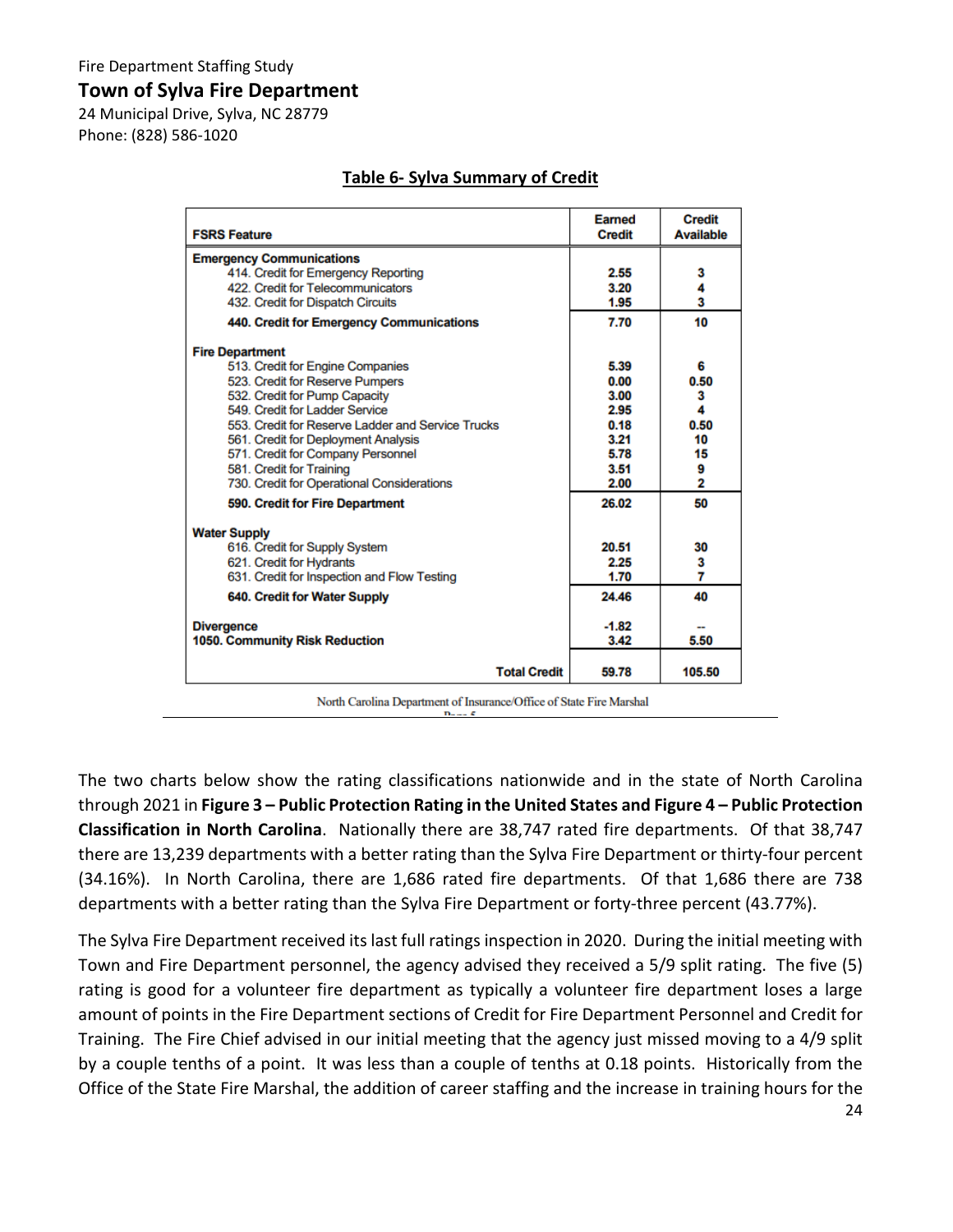#### **Town of Sylva Fire Department**

24 Municipal Drive, Sylva, NC 28779 Phone: (828) 586-1020

department due to the career staffing has resulted in a better ISO score for the department being inspected. Look again above at the information provided from **Table 6 – Sylva Summary of Credit**, the Sylva Fire Department had a little over five points (5.78) in the credit for company personnel. The maximum number of points that could be obtained was fifteen points (15). The department received credit for 9.71 personnel per response during the department rating. So, the department missed out on more than nine (9.22) points in this area meaning the department lost out on over sixty-one percent (61.47%) of possible points in this credited area. The addition of career staffing would also increase the number of points in the credit for training area of the ISO/NCRRS rating, because the Fire Chief indicated that the full-time staff would be required to do shift training that would add hours in the training category. For the last inspection, the department received credit in the training area of over three points (3.51) out of a possible nine (9.00) points. So, the department missed out on just under six points (5.49) in the training category equating to missing out on sixty-one percent (61.00%) of the possible points. Adding up both the credit for company personnel and the credit for training, the department missed out on over fourteen points (14.71) or almost sixty-two percent (61.29%) of these two categories added up. These are the two areas where the fire department has the most control over the scoring and where the most points can be made up. This is an area that should improve with the addition of the career personnel.

A decrease in Sylva Fire Department's classification rating would not make a huge difference for homeowners, as anything lower than a five (5) has minimal effects on homeowners insurance. A substantial effect would be in the insurance costs for commercial and industrial businesses though, and it can be used as a tool for recruitment of businesses into the town's tax base.



#### **Figure 3 – Public Protection Classification in the United States**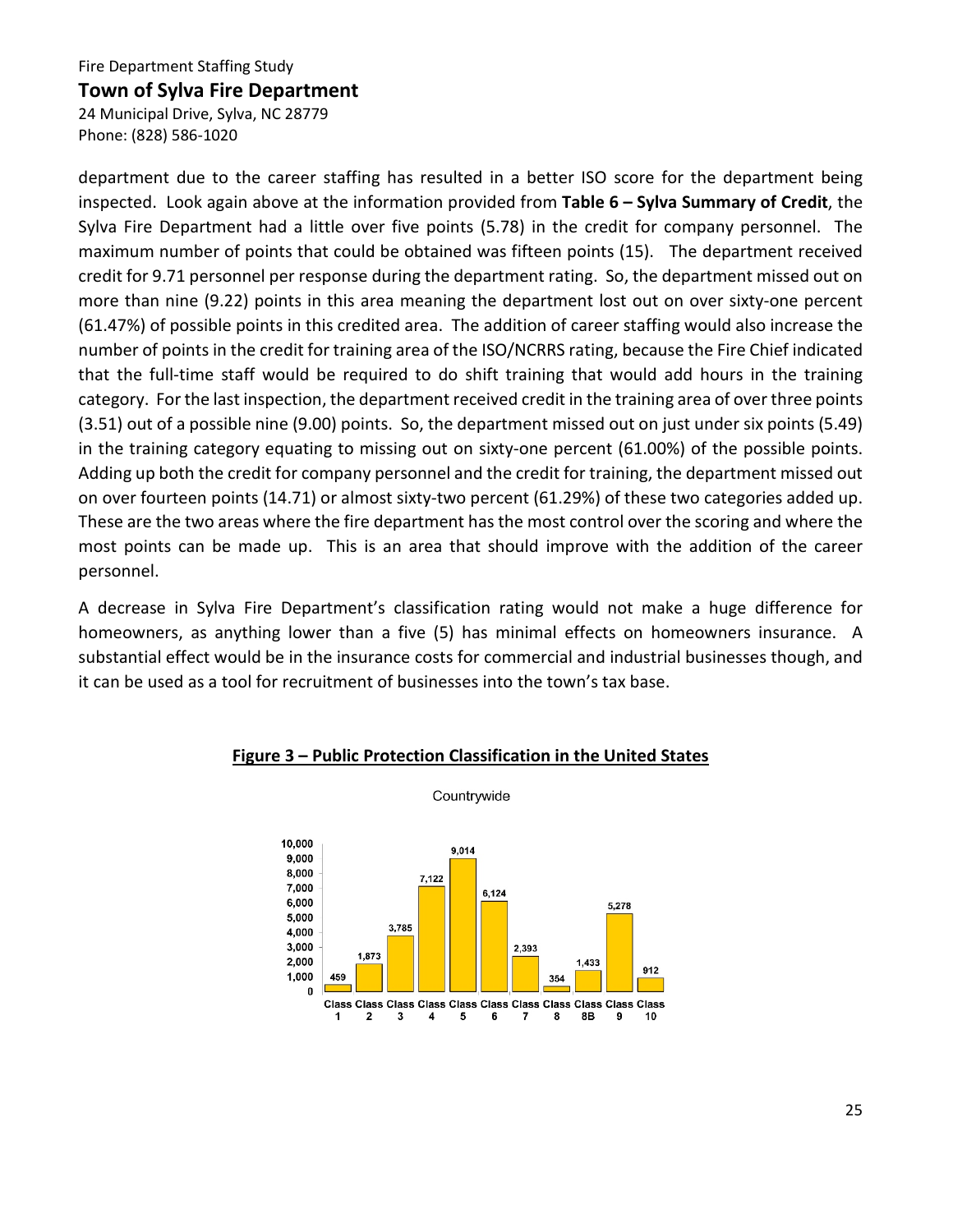24 Municipal Drive, Sylva, NC 28779 Phone: (828) 586-1020



North Carolina

**Figure 4 – Public Protection Classification in the North Carolina**

Charts from ISO Mitigation Webpage [\(https://www.isomitigation.com/ppc/program-works/facts-and](https://www.isomitigation.com/ppc/program-works/facts-and-figures-about-ppc-codes-around-the-country/)[figures-about-ppc-codes-around-the-country/](https://www.isomitigation.com/ppc/program-works/facts-and-figures-about-ppc-codes-around-the-country/)). Both charts have current data through year-end 2021.

# **VIII. Call Statistics**

The Sylva Fire Department has continued to increase in call volume since its inception. The department ran 857 calls for service in 2021, and it is on pace to exceed that number again in 2022. As far as total percent increase in calls on an average basis, **Table 7 – Incident Totals Per Year**, shows the last four (4) years, the number of calls has increased every year except one in 2020, where the COVID pandemic saw a slight decrease in medical calls the department ran. Nationally the call average for medical calls dropped due to COVID in 2020 and 2021, but Sylva didn't see the drop in 2021 most departments saw. Taking the 2020 drop for COVID out of play, the percent of annual increase from 2018 to 2019 was just below twelve percent (11.96%) and from 2020 to 2021 was right at six percent (6.01%). If the current average increase between those two years of just under nine percent (8.99%) increase was applied over the next five years, the call volume would be expected to be over 1317 incidents in 2026 found below in **Table 8 – Expected Call Volume Growth at 8.99%.**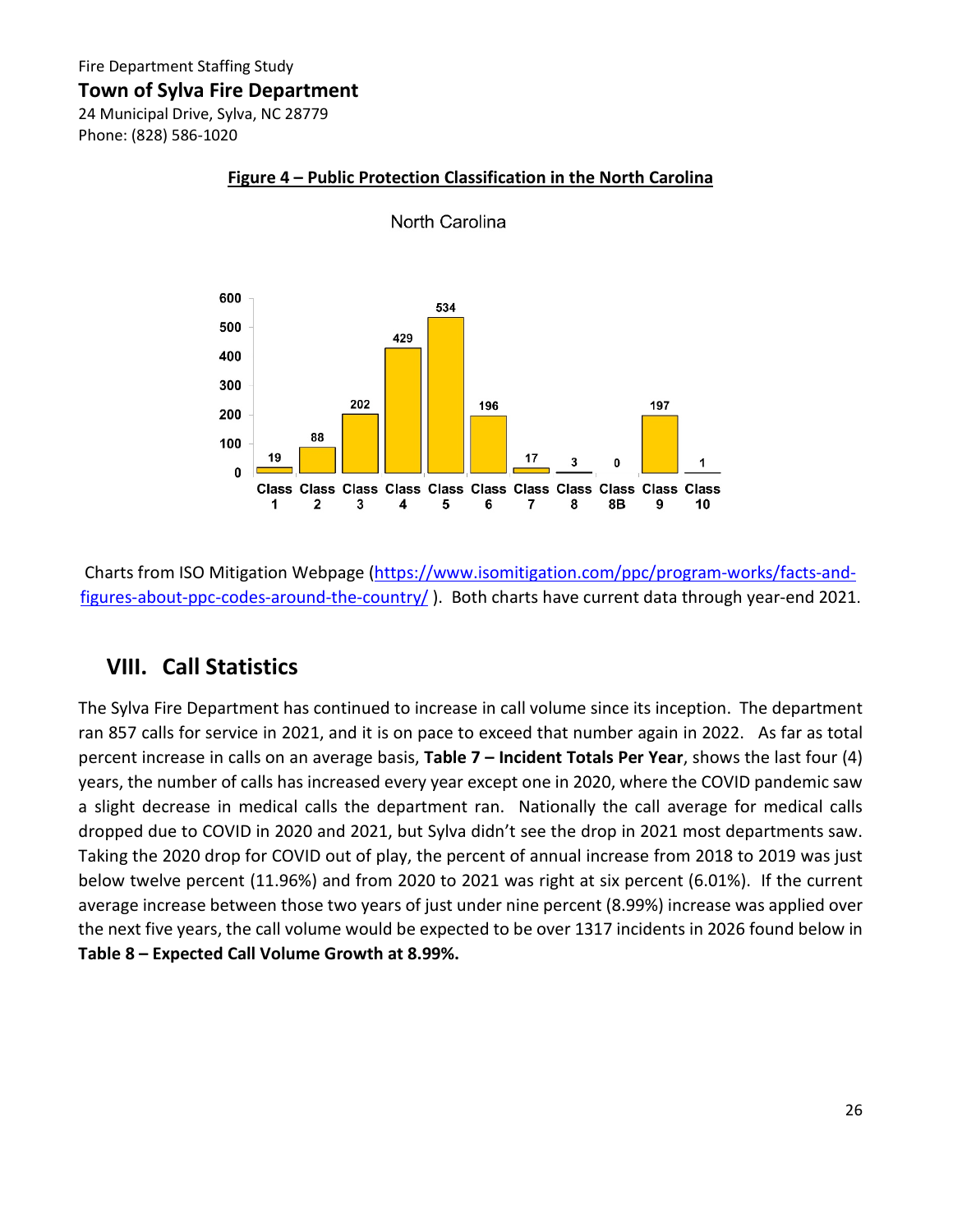24 Municipal Drive, Sylva, NC 28779 Phone: (828) 586-1020

| <b>Incident Totals per Year</b> |                     |  |  |  |
|---------------------------------|---------------------|--|--|--|
|                                 |                     |  |  |  |
| Year                            | <b>Call Volume:</b> |  |  |  |
| 2018                            | 849                 |  |  |  |
| 2019                            | 957                 |  |  |  |
| 2020                            | 807                 |  |  |  |
| 2021                            | 857                 |  |  |  |

#### **Table 8 – Expected Call Volume Growth at 8.99%**

| <b>Expected Call Volume Growth at 8.99%</b> |                     |  |  |  |
|---------------------------------------------|---------------------|--|--|--|
|                                             |                     |  |  |  |
| Year                                        | <b>Call Volume:</b> |  |  |  |
| 2021                                        | 857                 |  |  |  |
| 2022                                        | 934                 |  |  |  |
| 2023                                        | 1018                |  |  |  |
| 2023                                        | 1109                |  |  |  |
| 2025                                        | 1208                |  |  |  |
| 2026                                        | 1317                |  |  |  |

Another important calls statistic to view is the number of incidents run per year broken down by the area the responses were ran. Below **Table 9 – Fire Department Runs by Area** shows the department is currently running on a four (4) year average a little over thirty-five percent (35.59%) of its calls in Town and a little over forty-two percent (42.42%) in the rural area of Sylva. The combination of the two totals equates to Sylva only running an average of a little over seventy-eight percent (78.01%) to its main coverage area. The other twenty-two percent (21.99%) are being run in other areas of Jackson County. So, one (1) out of every (5) calls is outside of Sylva; therefore, Jackson County should be funding around twenty percent (20%) of the department's budget strictly looking at call data. **Table 9 – Fire Department Runs by Area** 

| <b>Fire Department Runs By Area</b> |      |      |      |      |                     |                          |
|-------------------------------------|------|------|------|------|---------------------|--------------------------|
|                                     |      |      |      |      |                     |                          |
| Area:                               | 2018 | 2019 | 2020 | 2021 | <b>Total Calls:</b> | <b>Percent of Calls:</b> |
| Sylva Town                          | 264  | 343  | 316  | 312  | 1235                | 35.59%                   |
| Sylva Rural                         | 384  | 390  | 315  | 383  | 1472                | 42.42%                   |
| Dillsboro                           | 18   | 24   | 25   | 23   | 90                  | 2.59%                    |
| Webster                             | 12   | 13   | 11   | 8    | 44                  | 1.27%                    |
| Mutual Aid                          | 171  | 187  | 140  | 131  | 629                 | 18.13%                   |
| <b>Total</b>                        | 849  | 957  | 807  | 857  | 3470                |                          |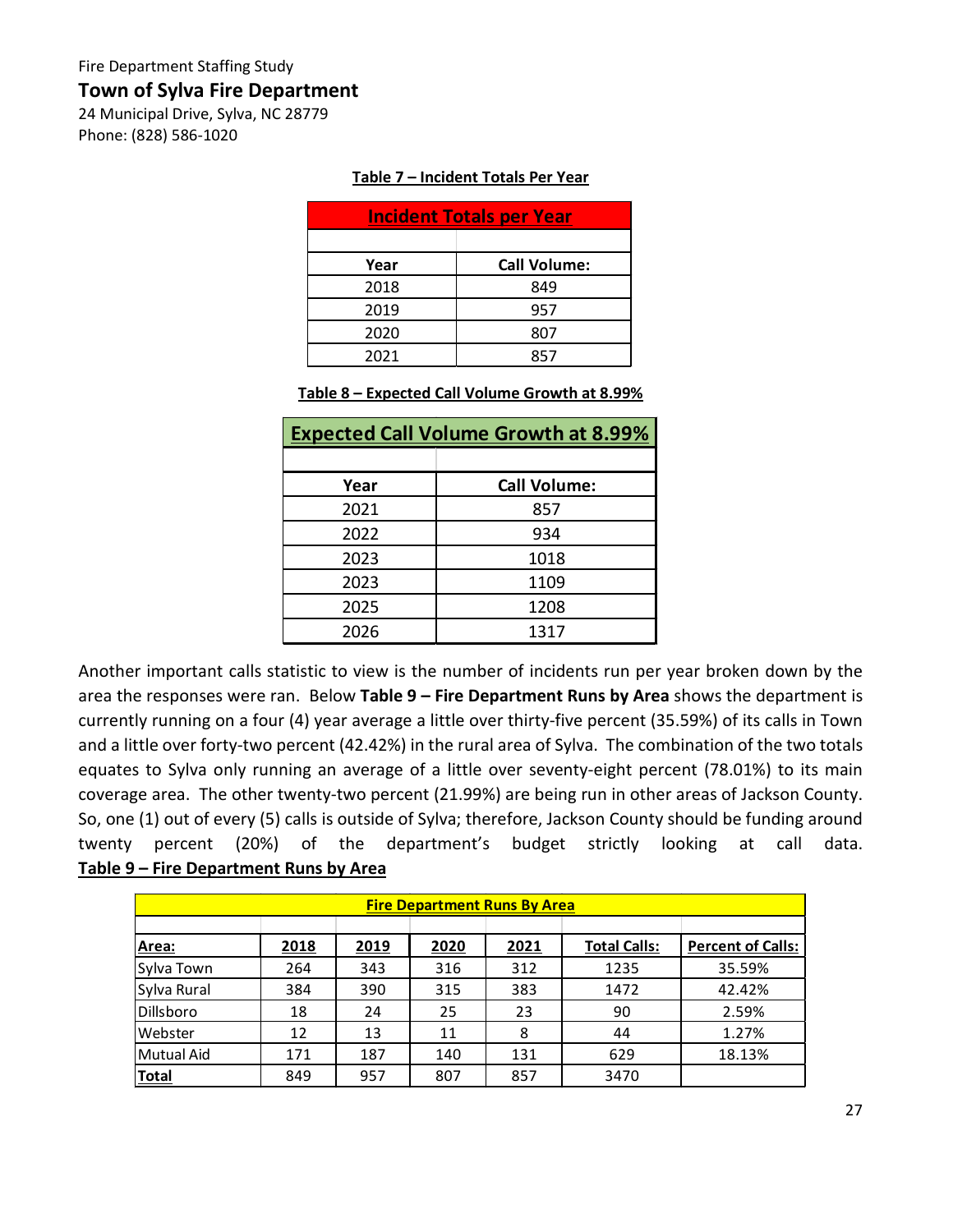### **Town of Sylva Fire Department**

24 Municipal Drive, Sylva, NC 28779 Phone: (828) 586-1020

The time incidents dispatched are of great importance in a staffing study as well. It has been noted above and by the Fire Chief in the initial meeting with Town and Fire Department personnel, the agency has a better response from volunteers from 5:00 pm-12:00 am, and that it is lower from 12:00 am-7:00 am. It is important to note just how many calls are coming between the different time blocks. **Table 10 – Average Fire Department Responses by Twelve Hour Blocks and Table 11 – Average Fire Department Response During Business Hours** below shows the averages of the last three years' worth of responses between 7:00 am-7:00 pm and 7:00 pm-7:00 am and between the hours of 8:00 am-5:00 pm and 5:00 pm-8:00 am. The busiest time for responses looking at the twelve-hour blocks is by far 7:00 am-7:00 pm over sixty-nine percent (69.60%) of the time compared to just over thirty percent (30.41%) of responses coming from 7:00 pm-7:00 am. Looking at the responses on an average during business hours, which are the current hours that the two (2) part-time personnel are working from Jackson County shows a slightly different picture. It shows that the average response during normal business hours is just under thirty-six percent (35.95%) compared to over sixty-four percent (64.05%) after working hours. Looking between the two charts, the department runs many its calls between 7:00 am-8:00 am and 5:00 pm-7:00 pm. On average, over thirty-three percent (33.95) of the department calls are coming during this three-hour time frame. The three-hour time frame is time that isn't covered by the two (2) part-time personnel requiring that the volunteers have to be available to run one third of the responses with personnel coverage at the department.

| <b>Average Fire Department Responses by Twelve Hour Blocks</b> |               |               |  |  |  |  |
|----------------------------------------------------------------|---------------|---------------|--|--|--|--|
| Year:                                                          | 7:00am-7:00pm | 7:00pm-7:00am |  |  |  |  |
| 2019                                                           | 70.11%        | 29.89%        |  |  |  |  |
| 2020                                                           | 68.77%        | 31.27%        |  |  |  |  |
| 2021                                                           | 69.92%        | 30.08%        |  |  |  |  |
| Average:                                                       | 69.60%        | 30.41%        |  |  |  |  |

## **Table 10 – Average Fire Department Responses by Twelve Hour Blocks**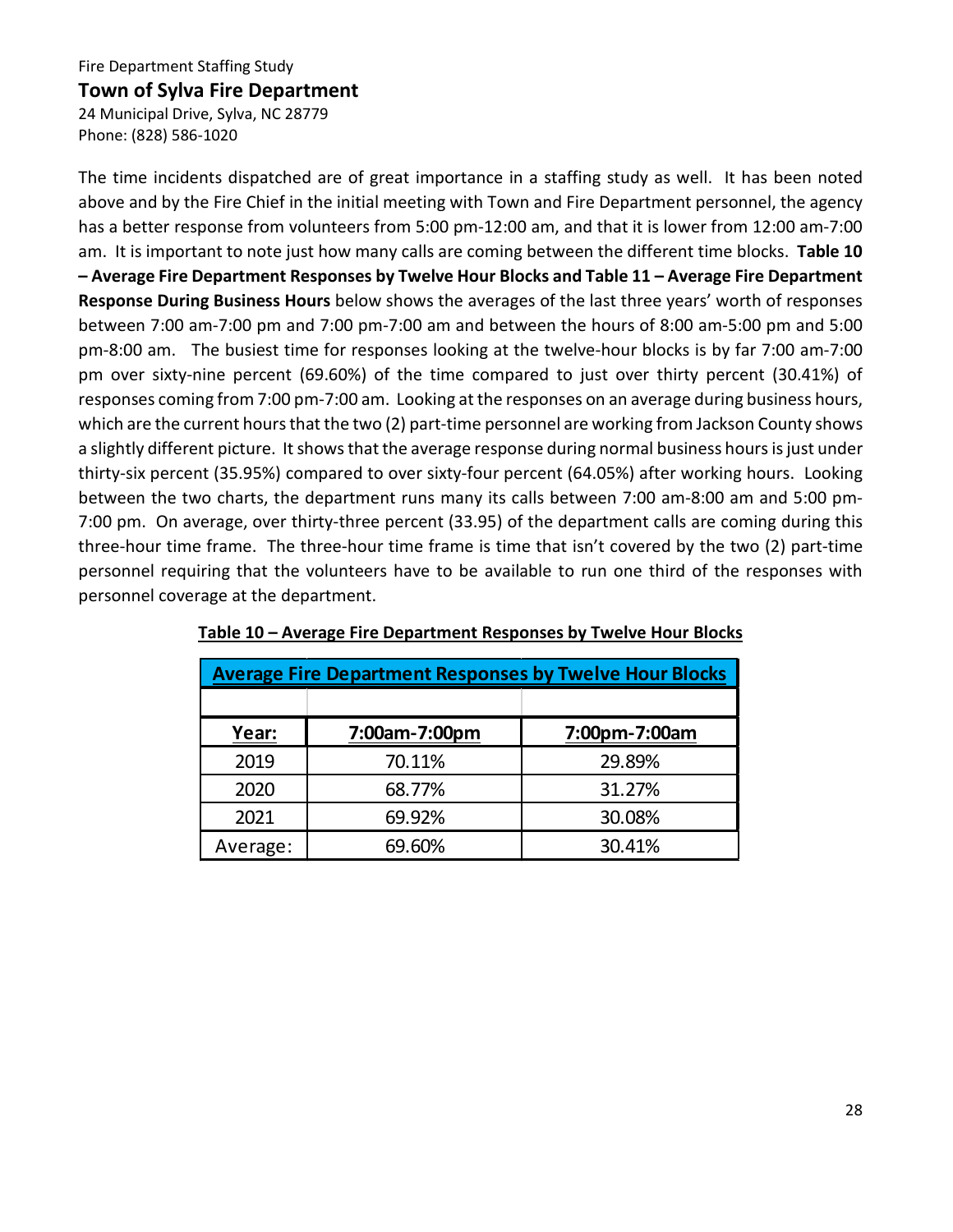24 Municipal Drive, Sylva, NC 28779 Phone: (828) 586-1020

| <b>Average Fire Department Response During Business Hours</b> |               |               |
|---------------------------------------------------------------|---------------|---------------|
|                                                               |               |               |
| Year:                                                         | 8:00am-5:00pm | 5:00pm-8:00am |
| 2019                                                          | 39.29%        | 60.71%        |
| 2020                                                          | 35.56%        | 64.44%        |
| 2021                                                          | 32.99%        | 67.01%        |
| Average:                                                      | 35.95%        | 64.05%        |

# **Table 11 – Average Fire Department Response During Business Hours**

Bucket Brigade Consulting, LLC asked the Town and Department personnel for more response statistics to bring more focus to the workload and response capabilities of the Sylva Fire Department, but the data was not available at the time of writing. Due to the timeline of the budget process, the report was needed before additional data could be obtained from Jackson County Communications. Firefighter Mallary Caraway was able to send us to the NC Fire Bridge Incident Reporting site, but the information provided in the overview is generic and doesn't match the data provided by Jackson County to the Town Manager. The data that Bucket Brigade Consulting, LLC requested included but was not limited to: Fire Department total responses in five year increments, responses broke down by NFIRS major code categories, structure fire responses for the last four (4) years, response totals for the last four (4) years broke down by hour, response average over the last four (4) years by personnel, responses where one than one call happened at one time over the last four (4) years, responses that the Sylva Fire Department were canceled in route or did not have a response to over the last four (4) years, and how many times the department received mutual aid over the last four (4) years. The data requested was not needed for the actual staffing study, but it would help in justification to Town personnel and Jackson County Commissioners of the true required current and future needs of the Department.

The current data provided though clearly shows the only way for the Sylva Fire Department to be successful in the future is the addition of career personnel, in addition to ensuring volunteer response continues at the current level. If the volunteer response drops off further in the future, the department would need to look at adding more career personnel.

# **IX. Staffing Study Options**

The staffing study was aimed to have an outside consultant's view of the staffing options of the Sylva Fire Department. The study revealed the following options for career staffing and how it affects FLSA rules. A recommendation from Bucket Brigade Consulting, LLC can be found in the recommendation section along with a full department organizational chart. Should the Town and Department personnel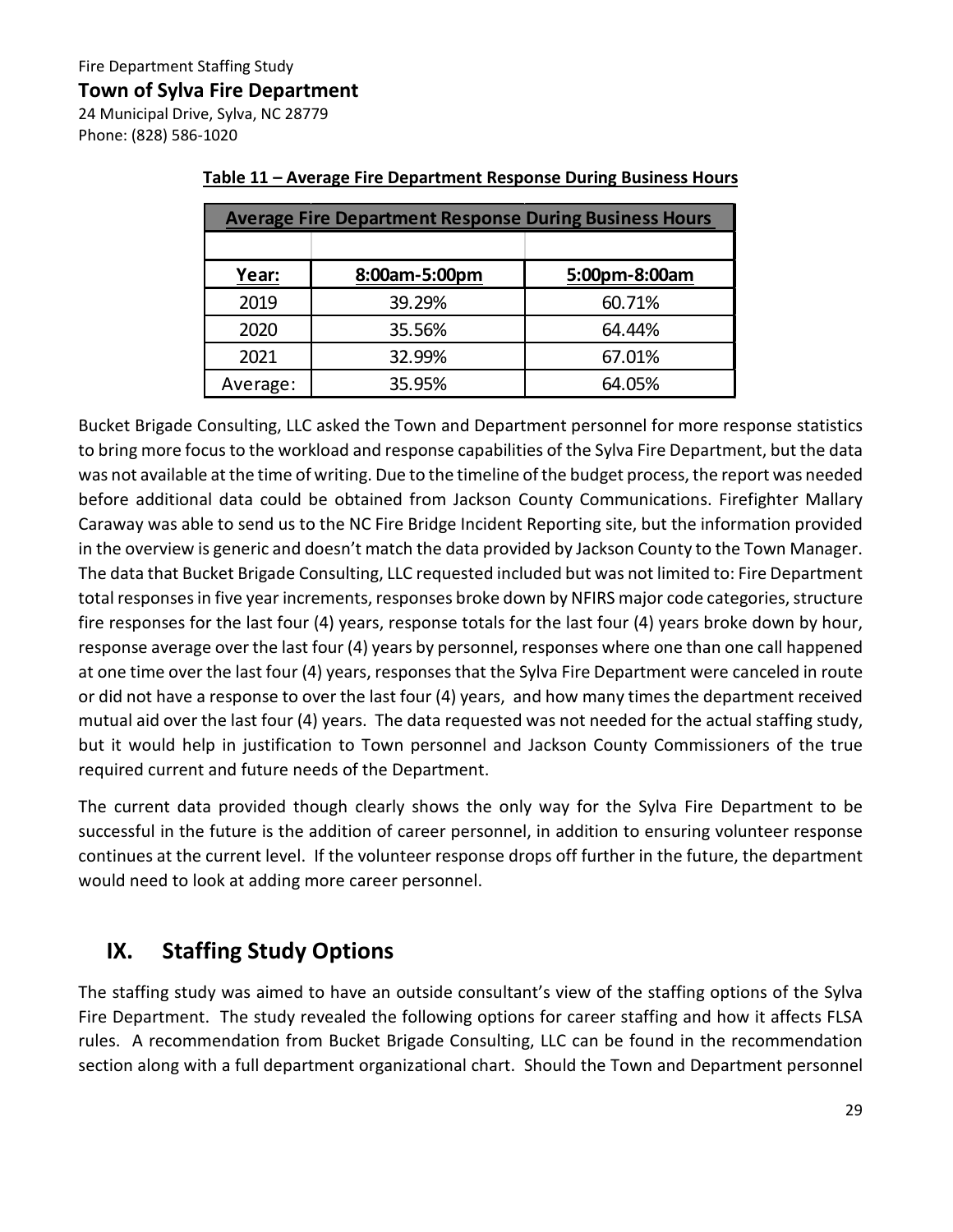# **Town of Sylva Fire Department**

24 Municipal Drive, Sylva, NC 28779 Phone: (828) 586-1020

choose to go with the option that is not recommendation or any other option altogether, Bucket Brigade Consulting, LLC will be glad to provide an updated organizational chart free of charge. In all examples, the career day-time staff that is not working shift (i.e., the Fire Chief, Assistant Chief, Floater Firefighter and Administrative Assistant would not be considered for overtime). The shift employees would be eligible for overtime, and the goal of Town personnel is to eliminate overtime.

# **Option #1: Staff the Fire Department with six (6) career personnel on shift and two (2) Chief Officers operating on a 24 on/48 off shift schedule.**

In Option #1, the Fire Department would operate three twenty-four (24) hours shifts with two (2) personnel on each shift for a total of six (6). The period worked for FLSA would be a twenty-seven (27) day period. With six (6) career personnel, there is no option to work a 24 on/72 off schedule. The shifts would be generally divided into A, B, and C shift. There would be a Captain and a Firefighter for each shift with the Fire Chief and Assistant Chief as the day-time staff. The Department would need to ensure at least one person was at work each shift, so the minimum staffing would be one (1). When an individual took off, one of the Chief Officer staff would have to pull a shift or get overtime coverage for the employee taking off.

The Department would also have to force each shift employee to take a mandatory twelve (12) hours off during the twenty-seven (27) day cycle as to avoid earning automatic overtime. The Department would also have to monitor the amount of time the employee came back to calls, because the employees would be working 204 hours period. They would only have eight (8) hours to come back for calls or training for the entire twenty-seven (27) day period.

# **Option #2: Staff the Fire Department with eight (8) career personnel on shift, one (1) career day-time floater/administrative firefighter and two (2) Chief Officers operating on a 24 on shift/72 off shift schedule.**

In Option #2, the Fire Department would operate four twenty-four (24) hours shifts with two (2) personnel on each shift for a total of eight (8). The period worked for FLSA would be a twenty-eight (28) day period. With eight (8) career shift personnel, there is no option to work a 24 on/48 off schedule. The shifts would be generally divided into A, B, C, and D shift. There would be a Captain and a Firefighter for each shift with the Fire Chief and Assistant Chief as the day-time staff. The additional staff would be a forty (40 hour) a week employee that would still be a firefighter for running calls, but also be floater to assist in covering vacation or sick time for the eight (8) shift employees. When an individual took off, the floater firefighter/administrative person or one of the Chief Officer staff would have to pull a shift or get overtime coverage for the employee taking off.

In Option #2, the Department would also have to monitor the amount of time the employee came back to twelve-hour ensure overtime was kept in check, but running the 24 on/72 off schedule allows the shift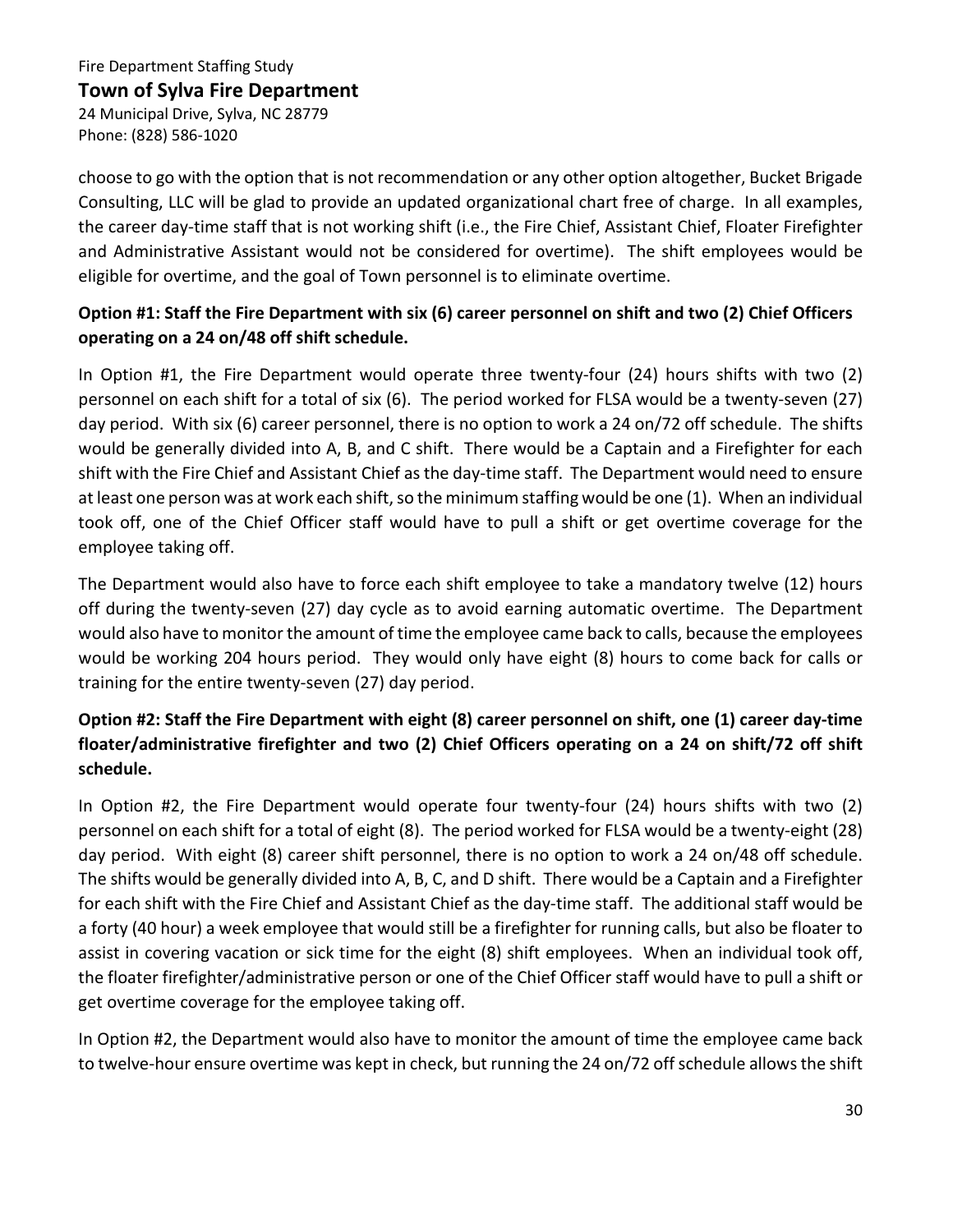## **Town of Sylva Fire Department**

24 Municipal Drive, Sylva, NC 28779 Phone: (828) 586-1020

personnel to come back much more often without going over the required FLSA hours. The employees would be working 168 hours per period. They would have forty-four (44) hours to come back for calls or training for the entire twenty-eight (28) day period. The floater firefighter/administrative person would be the one to watch for overtime issues. As a forty (40) hour week employee, if the person worked a shift in the week due to vacation or sick of a shift personnel, the floater firefighter/administrative person would not have to be at work sixteen (16) hours that week.

# **Option #3: Staff the Fire Department with nine (9) career personnel on shift and two (2) Chief Officers operating on a 24 on/48 hour off shift schedule.**

In Option #3, the Fire Department would operate three twenty-four (24) hours shifts with three (3) personnel on each shift for a total of nine (9). The period worked for FLSA would be a twenty-seven (27) day period. With nine (9) career personnel, there is no option to work a 24 on/72 off schedule. The shifts would be generally divided into A, B, and C shift. There would be a Captain and two (2) Firefighters for each shift with the Fire Chief and Assistant Chief as the day-time staff. The Department would need to ensure at least two (2) people were at work each shift, so the minimum staffing would be two (2). When an individual took off, there would be no need to replace that individual because the apparatus would still be at two (2) for the day. Should there be more than one (1) vacation or sick employee, one of the Chief Officer staff would have to pull a shift or get overtime coverage for the employee taking off or sick.

The Department would also have to force each shift employee to take a mandatory twelve (12) hours off during the twenty-seven (27) day cycle as to avoid earning automatic overtime. The Department would also have to monitor the amount of time the employee came back to calls, because the employees would be working 204 hours period. They would only have eight (8) hours to come back for calls or training for the entire twenty-seven (27) day period.

# **Option #4: Staff the Fire Department with twelve (12) career personnel on shift and two (2) Chief Officers operating on a 24 on/48 off shift schedule.**

In Option #4, the Fire Department would operate three twenty-four (24) hours shifts with four (4) personnel on each shift for a total of twelve (12). The period worked for FLSA would be a twenty-seven (27) day period. With twelve (12) career personnel, there would be an option to work a 24 on/72 off schedule, which is discussed in Option #5. The shifts would be generally divided into A, B, and C shift. There would be a Captain, a Driver/Engineer and two (2) Firefighters for each shift with the Fire Chief and Assistant Chief as the day-time staff. The Department would need to ensure at least two (2) people were at work each shift, so the minimum staffing would be two (2). When an individual took off, there would be no need to replace that individual because the apparatus would still be at two (2) for the day. Should there be more than two (2) vacation or sick employee, one of the Chief Officer's Staff would have to pull a shift or get overtime coverage for the employee taking off or sick.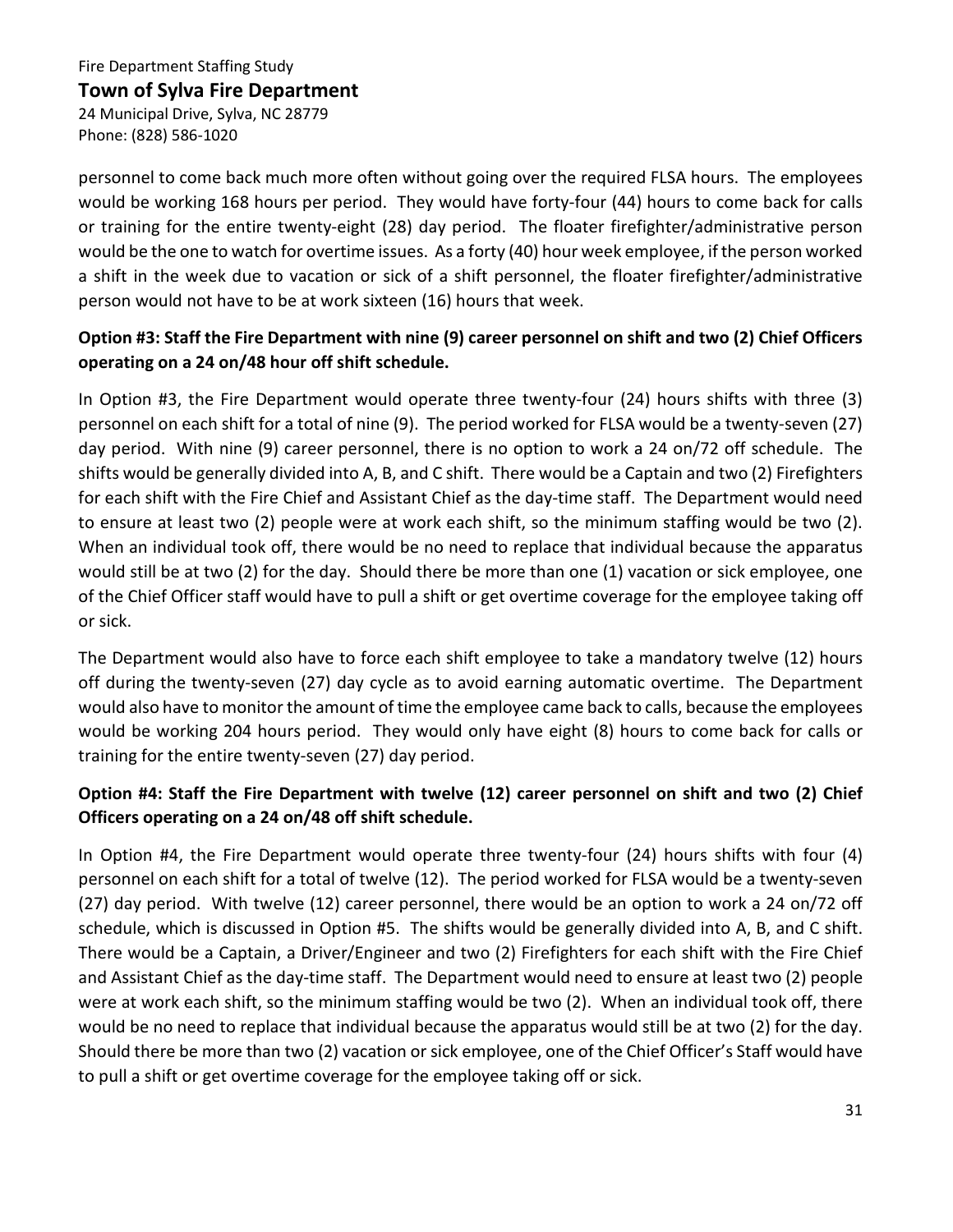# **Town of Sylva Fire Department**

24 Municipal Drive, Sylva, NC 28779 Phone: (828) 586-1020

The Department would also have to force each shift employee to take a mandatory twelve (12) hours off during the twenty-seven (27) day cycle as to avoid earning automatic overtime. The Department would also have to monitor the amount of time the employees came back to calls, because the employees would be working 204 hours period. They would only have eight (8) hours to come back for calls or training for the entire twenty-seven (27) day period.

# **Option #5: Staff the Fire Department with twelve (12) career personnel on shift and two (2) Chief Officers operating on a 24 on/72 off shift schedule.**

In Option #5, the Fire Department would operate four twenty-four (24) hours shifts with three (3) personnel on each shift for a total of twelve (12). The period worked for FLSA would be a twenty-eight (28) day period. The shifts would be generally divided into A, B, C, and D shift. There would be a Captain, a Driver/Engineer and a Firefighter for each shift with the Fire Chief and Assistant Chief as the day-time staff. The Department would need to ensure at least two (2) people were at work each shift, so the minimum staffing would be two (2). When an individual took off, there would be no need to replace that individual because the apparatus would still be at two (2) for the day. Should there be more than two (2) vacation or sick employees, one of the Chief Officer's Staff would have to pull a shift or get overtime coverage for the employee taking off or sick.

In Option #5, the Department would also have to monitor the amount of time the employee came back to ensure overtime was kept in check, but running the 24 on/72 off schedule allows the shift personnel to come back much more often without going over the required FLSA hours. The employees would be working 168 hours per period. They would have forty-four (44) hours to come back for calls or training for the entire twenty-eight (28) day period. The floater firefighter/administrative person would be the one to watch for overtime issues. As a forty (40) hour week employee, if the person worked a shift in the week due to vacation or sick of a shift personnel, the floater firefighter/administrative person would not have to be at work sixteen (16) hours that week.

# **Option #6: Staff the Fire Department with nine (9) career personnel on shift, one (1) career day-time floater/administrative firefighter and two (2) Chief Officers operating on a 24 on/48 off shift schedule.**

In Option #6, the Fire Department would operate three twenty-four (24) hours shifts with three (3) personnel on each shift for a total of nine (9). The period worked for FLSA would be a twenty-seven (27) day period. With nine (9) career personnel, there is no option to work a 24 on/72 off schedule. The shifts would be generally divided into A, B, and C shift. There would be a Captain and two (2) Firefighters for each shift with the Fire Chief, Assistant Chief and a floater firefighter/administrative person as the day-time staff. The Department would need to ensure at least two (2) people were at work each shift, so the minimum staffing would be two (2). When an individual took off, there would be no need to replace that individual because the apparatus would still be at two (2) for the day. Should there be more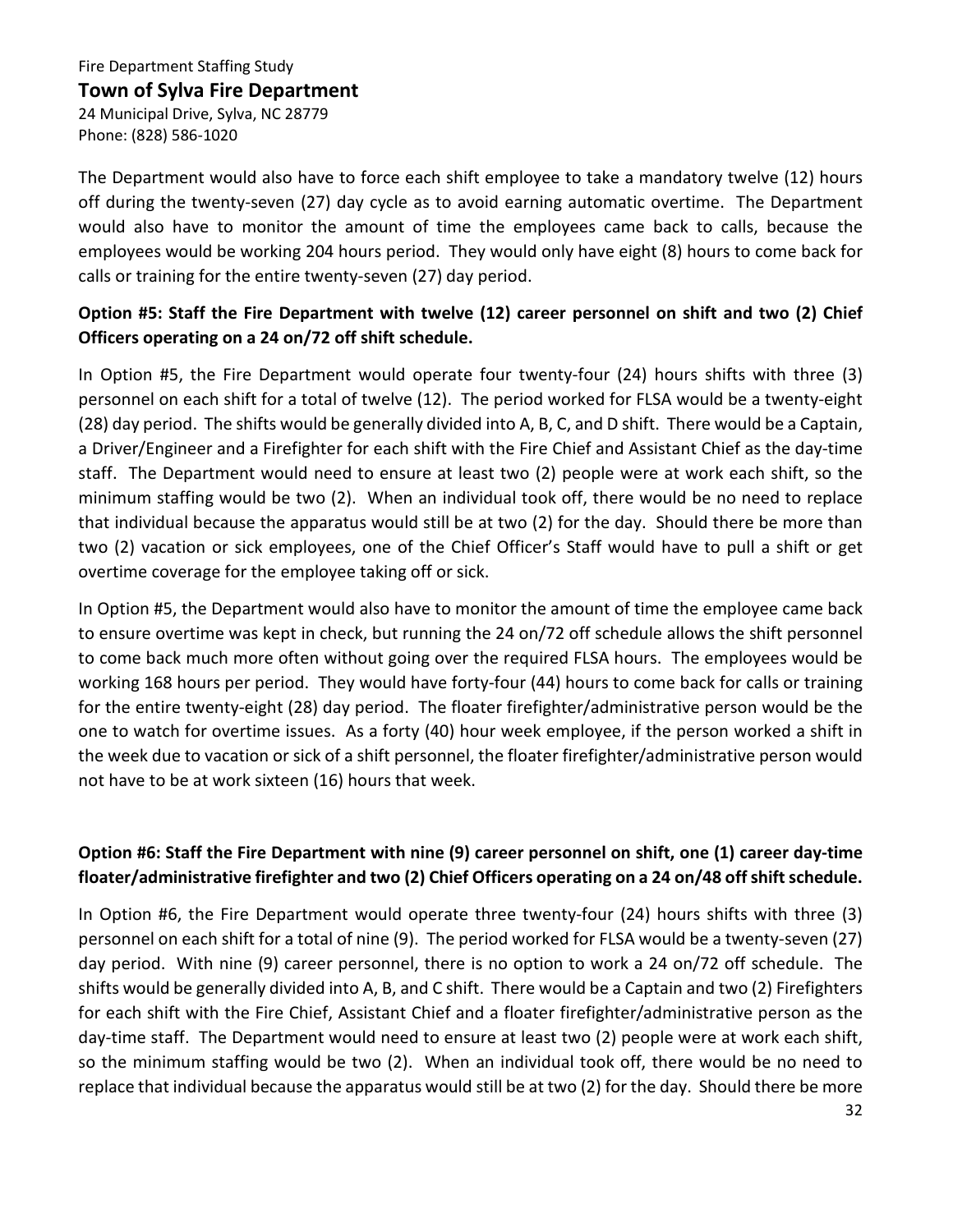# **Town of Sylva Fire Department**

24 Municipal Drive, Sylva, NC 28779 Phone: (828) 586-1020

than one (1) vacation or sick employee, the floater firefighter/administrative person or one of the Chief Officer's Staff would have to pull a shift or get overtime coverage for the employee taking off or sick.

The Department would also have to force each shift employee to take a mandatory twelve (12) hours off during the twenty-seven (27) day cycle as to avoid earning automatic overtime. The Department would also have to monitor the amount of time the employee came back to calls, because the employees would be working 204 hours period. They would only have eight (8) hours to come back for calls or training for the entire twenty-seven (27) day period. The floater firefighter/administrative person would be the one to watch for overtime issues. As a forty (40) hour week employee, if the person worked a shift in the week due to vacation or sick of a shift personnel, the floater firefighter/administrative person would not have to be at work sixteen (16) hours that week.

# **Option #7: Staff the Fire Department with eight (8) career personnel on shift, one (1) career day-time floater firefighter, one career Administrative Assistant and two (2) Chief Officers operating on a 24 on/72 off shift schedule.**

In Option #7, the Fire Department would operate four twenty-four (24) hours shifts with two (2) personnel on each shift for a total of eight (8). The period worked for FLSA would be a twenty-eight (28) day period. With eight (8) career shift personnel, there is no option to work a 24 on/48 off schedule. The shifts would be generally divided into A, B, C, and D shift. There would be a Captain and a Firefighter for each shift with the Fire Chief, Assistant Chief, one (1) floater firefighter, and one (1) Administrative Assistant as the day-time staff. The additional staff would be a forty (40 hour) a week employee that would still be a firefighter for running calls, but also be floater to assist in covering vacation or sick time for the eight (8) shift employees. As well as the addition of a forty (40) hour week dedicated Administrative Assistant. The Department would need to ensure at least two (2) people were at work each shift, so the minimum staffing would be two (2). When an individual took off, the floater firefighter or one of the Chief Officer's Staff would have to pull a shift or get overtime coverage for the employee taking off.

In Option #7, the Department would also have to monitor the amount of time the employee came back to twelve-hour ensure overtime was kept in check, but running the 24 on/72 off schedule allows the shift personnel to come back much more often without going over the required FLSA hours. The employees would be working 168 hours per period. They would have forty-four (44) hours to come back for calls or training for the entire twenty-eight (28) day period. The floater firefighter would be the one to watch for overtime issues. As a forty (40) hour week employee, if the person worked a shift in the week due to vacation or sick of a shift personnel, the floater firefighter/administrative person would not have to be at work sixteen (16) hours that week.

It is important to note that Fire Chief Mike Beck was in favor of running the department with Option #7 if they were allowed fourteen (14) personnel.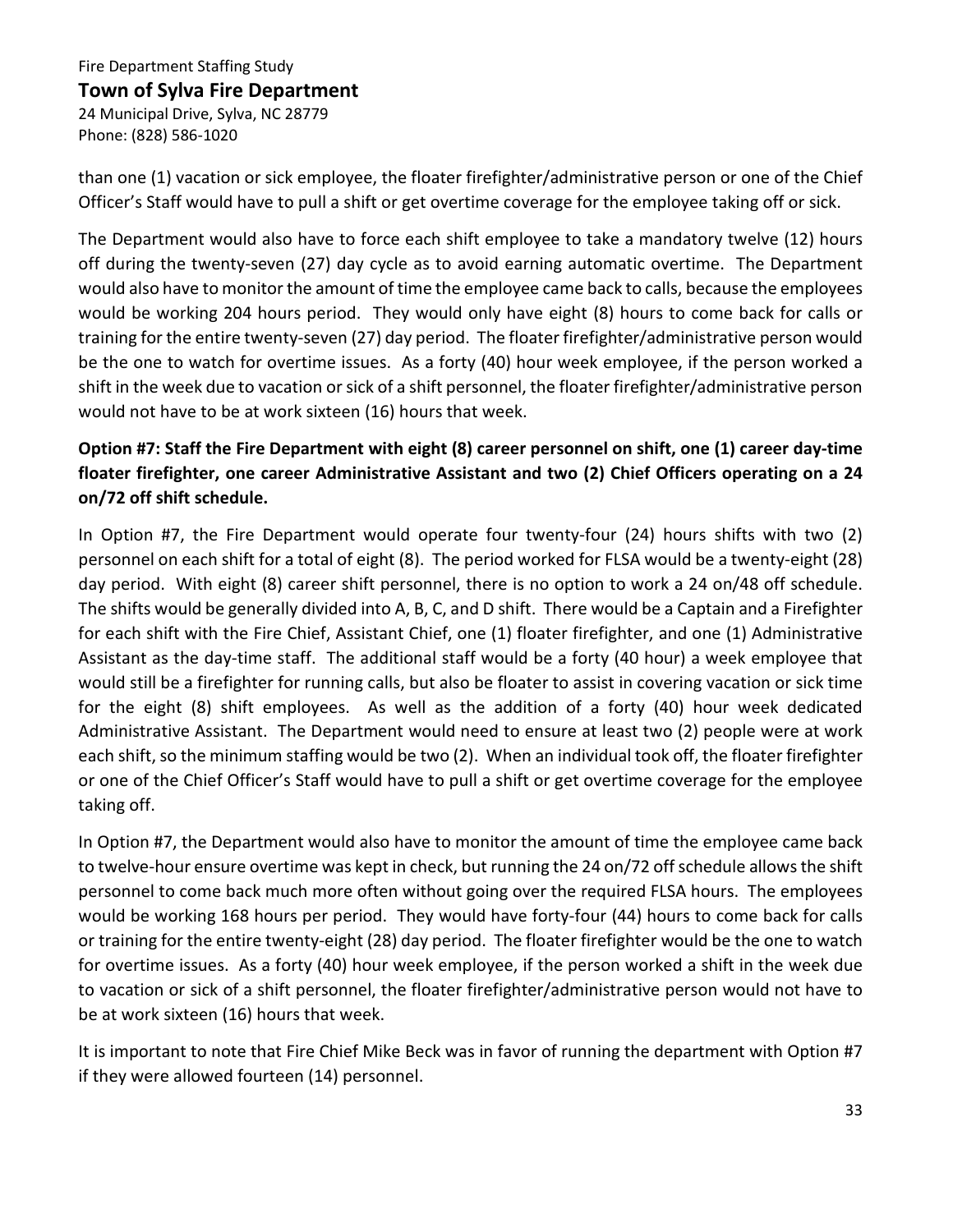24 Municipal Drive, Sylva, NC 28779 Phone: (828) 586-1020

# **X. Recommendations**

After interviews with Town Management/Staff, Fire Department personnel, looking at similar departments, studying the station and apparatus of the Fire Department as well as the call statistics, the option Bucket Brigade, Consulting LLC is recommending is Option #2. **Option #2: Staff the Fire Department with eight (8) career personnel on shift, one (1) career day-time floater/administrative firefighter and two (2) Chief Officers operating on a 24 on shift/72 off shift schedule.**

The Town Management/Staff made a major point that they did not want to have to pay out much, if any overtime, and the Department would like to have someone there in the day to handle administrative work that could also float as a firefighter. In the recommended option, the Department would also have to monitor the amount of time the employee came back to twelve-hour ensuring overtime was kept in check, but running the 24 on/72 off schedule allows the shift personnel to come back much more often without going over the required FLSA hours. The employees would be working 168 hours per period. They would have forty-four (44) hours to come back for calls or training for the entire twenty-eight (28) day period. The floater firefighter/administrative person would be the one to watch for overtime issues. As a forty (40) hour week employee, if the person worked a shift in the week due to vacation or sick of a shift personnel, the floater firefighter/administrative person would not have to be at work sixteen (16) hours that week. All of this could be easily managed in house by the Fire Chief, Assistant Chief or floater firefighter/administrative person.

This option encompasses the major wishes of both the Town Management/Staff and Fire Department personnel. It also takes into effect sleeping arrangements at the station and office space. At the current time, the department can convert two (2) rooms to bunk rooms for sleeping. Two (2) rooms would have to be completed in case a female firefighter was hired. The department would have to make accommodations to ensure separate sleeping spaces. In making two (2) rooms into sleeping rooms, the department loses some office space. The loss of office space would make it hard for two (2) Chief Officers and an Administrative Assistant to have the proper space to perform their job functions. With the Town more than likely planning to budget to twelve (12) personnel, there is just no good location to put an Administrative Assistant; therefore, the floater firefighter hired could take on some of those administrative roles. The Town would also be able to save some on the budgeted personnel cost only hiring eleven (11) personnel, and possibly use some of those savings to investigate adding more office space or even future sleeping spaces to the Sylva Fire Department.

As far as how the department would run operations, the two (2) shift personnel each day would include the Captain and the Firefighter. The Captain would be responsible for the day-to-day operations of the shift including supervision of the Firefighter. The Captain would answer directly to the Assistant Chief. The Assistant Chief would answer to the Fire Chief. The daily floater firefighter would answer to the Fire Chief when dealing with administrative issues and answer to the Captain when functioning in the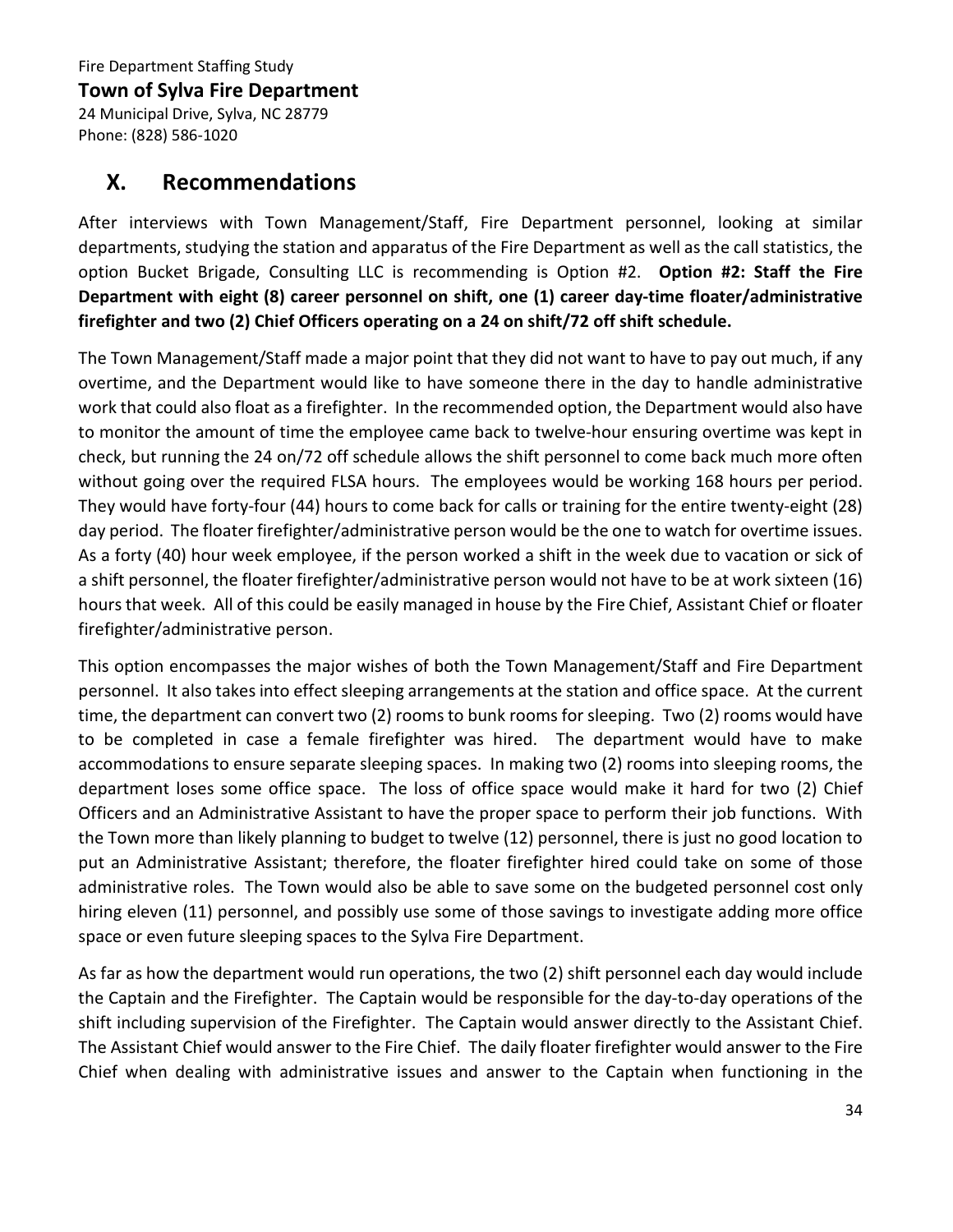24 Municipal Drive, Sylva, NC 28779 Phone: (828) 586-1020

emergency operations role. The new organizational chart is listed below. One item to note, there would be no volunteer officers of any sort. There needs to be a definitive chain-of-command in the organization, and a career firefighter doesn't need to answer to a volunteer officer when they have a career officer they should be answering to. It also clears up any issues with who the volunteers operate under on emergency responses. They answer directly to the Captain on-duty, and there would be no questions of authority or responsibility. This is not what Chief Mike Beck discussed as his idea during our initial meeting, but it allows for span of control as well as an easier chain-of-command for everyone on the Department to understand.



**Figure 5 – Organizational Chart for Option #2**

This option also allows the Fire Department to normally meet OSHA "Two In/Two Out" from 8:00 am-5:00 pm every day. With a minimum staffing of two (2) personnel, there will typically be four to five personnel on scene for the immediate dispatch of a working structure fire during those time periods. That allows the Assistant Chief and the floater firefighter to be the initial two exterior safety on-scene with the Fire Chief acting as Incident Commander. Using this option also allows the department during 8:00 am-5:00 pm hours to be able to functionally handle three separate calls for service with the two (2) shift personnel the first response, the Assistant Chief and floater firefighter handling the second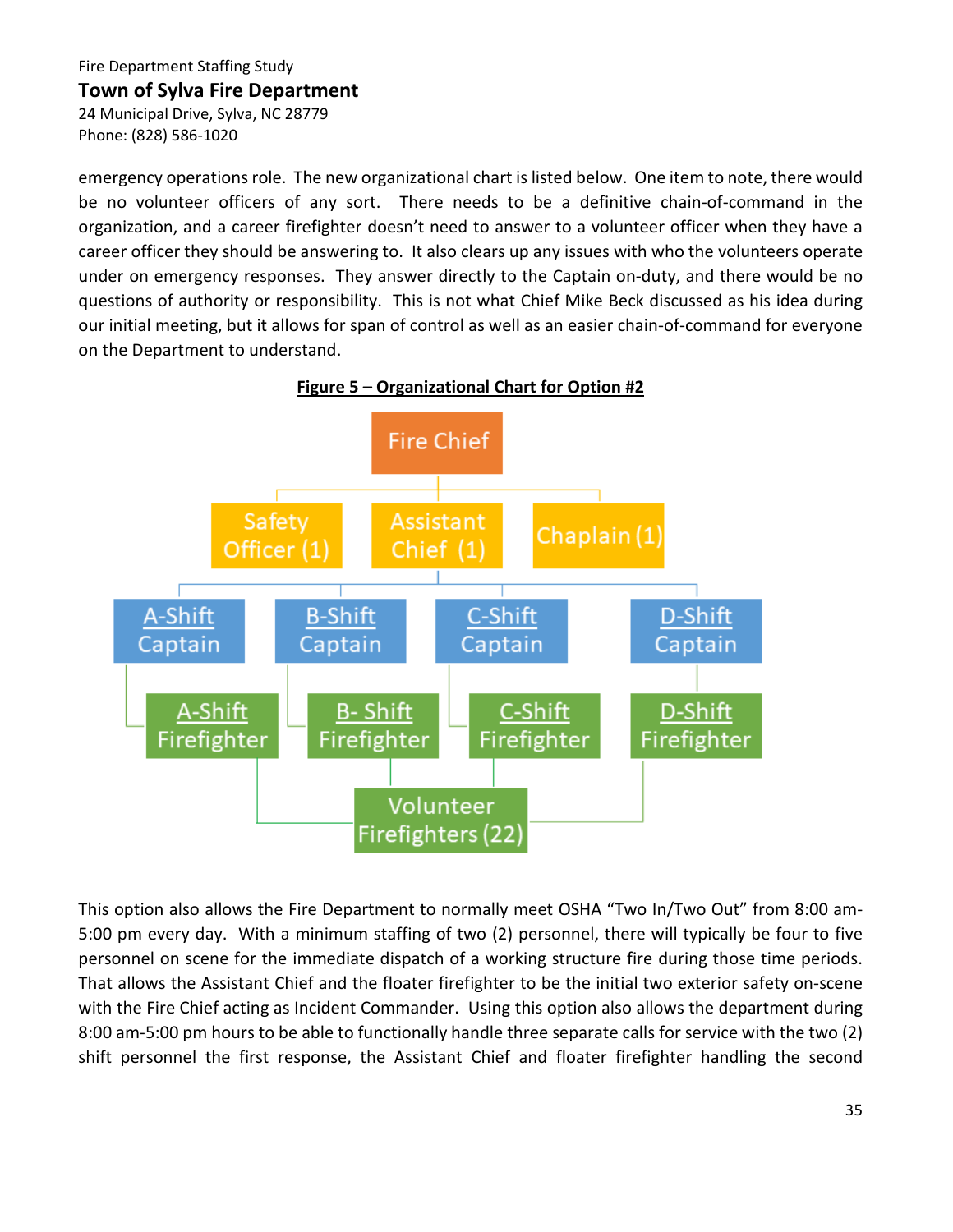### **Town of Sylva Fire Department**

24 Municipal Drive, Sylva, NC 28779 Phone: (828) 586-1020

response, and the Fire Chief to be able to get an apparatus out of the station on a third call for response if necessary.

One other benefit to the 24 on/72 off schedule for the shift employees is that it gives them a good opportunity to make more income at another part-time job. Unfortunately, the starting pay for a firefighter or for any government employee is not as high as the private sector. Working the 24 on/72 off schedule will allow a shift employee to be able to make up some of the difference in income from working a government job. It is also a good recruitment and retention tool that fire departments are finding successful.

A final important item to note with the 24 on/72 off scheduling is the wellness benefit for the firefighters themselves. In organizations, leaders always say the most important part of the organization are the people. Working the 24 on/72 off schedule for firefighters proves to the firefighters they are being taken care of for their mental wellness. Mental wellness has become a huge hot topic in the fire and emergency services over the past five (5) years. Firefighters working twenty-four-hour shifts are having trouble sleeping on-duty because their bodies remain on even while sleeping. They are also having to cope with being away from family, and there are a lot more post-traumatic stress disorders diagnoses happening. The North Carolina State Firefighters' Association has been working on some of these mental wellness issues over the past few years creating the First Responder Assistance Program (FRAP) and getting a BlueCross Blue Shield grant of \$250,000.00 to help pay co-pays and other expense related to mental wellness issues for firefighters. The extra twenty (24) hours off utilizing the 24 on/72 off schedule is allowing fire and emergency services shift employees more time to decompress and sleep meaning the employees are better focused and engaged and less likely to have injuries or illness. Below are two links that can help dive into the physical health, mental wellness, and sleep habits of firefighters:

International Association of Fire Chiefs - Volunteer and Combination Officer Section report on "*Best Practices in Behavior al Wellness for Emergency Responders"* [VCOS Resource Detail \(iafc.org\)](https://www.iafc.org/about-iafc/sections/vcos/vcos-resource-detail/vcos-yellow-ribbon-report-update) [www.iafc.org/about-iafc/sections/vcos/vcos-resource-detail/vcos-yellow-ribbon-report-update](http://www.iafc.org/about-iafc/sections/vcos/vcos-resource-detail/vcos-yellow-ribbon-report-update)

St. Catherine University - Master of Social Work Clinical Research Papers School of Social Work 5 on "*Sleep Deprivation and the Health of Firefighters"* 

[https://sophia.stkate.edu/cgi/viewcontent.cgi?article=1852&context=msw\\_papers#:~:text=One%20of](https://sophia.stkate.edu/cgi/viewcontent.cgi?article=1852&context=msw_papers#:%7E:text=One%20of%20the%20primary%20workrelated%20health%20issues%20facing,including%3A%20mental%20illness%2C%20metabolic%20disease%2C%20and%20cardiovascular%20disease) [%20the%20primary%20workrelated%20health%20issues%20facing,including%3A%20mental%20illness](https://sophia.stkate.edu/cgi/viewcontent.cgi?article=1852&context=msw_papers#:%7E:text=One%20of%20the%20primary%20workrelated%20health%20issues%20facing,including%3A%20mental%20illness%2C%20metabolic%20disease%2C%20and%20cardiovascular%20disease) [%2C%20metabolic%20disease%2C%20and%20cardiovascular%20disease.](https://sophia.stkate.edu/cgi/viewcontent.cgi?article=1852&context=msw_papers#:%7E:text=One%20of%20the%20primary%20workrelated%20health%20issues%20facing,including%3A%20mental%20illness%2C%20metabolic%20disease%2C%20and%20cardiovascular%20disease)

Again, the recommendation above is a report providing an outside perspective of the department's current fire service staffing and future career staffing needs. Nothing in the report is a negative reflection of the Town of Sylva, Sylva Fire Department, Town Manager, Fire Chief, or any staff members. The firefighters and staff are dedicated and hardworking, and they respond quickly to all calls for emergency services.